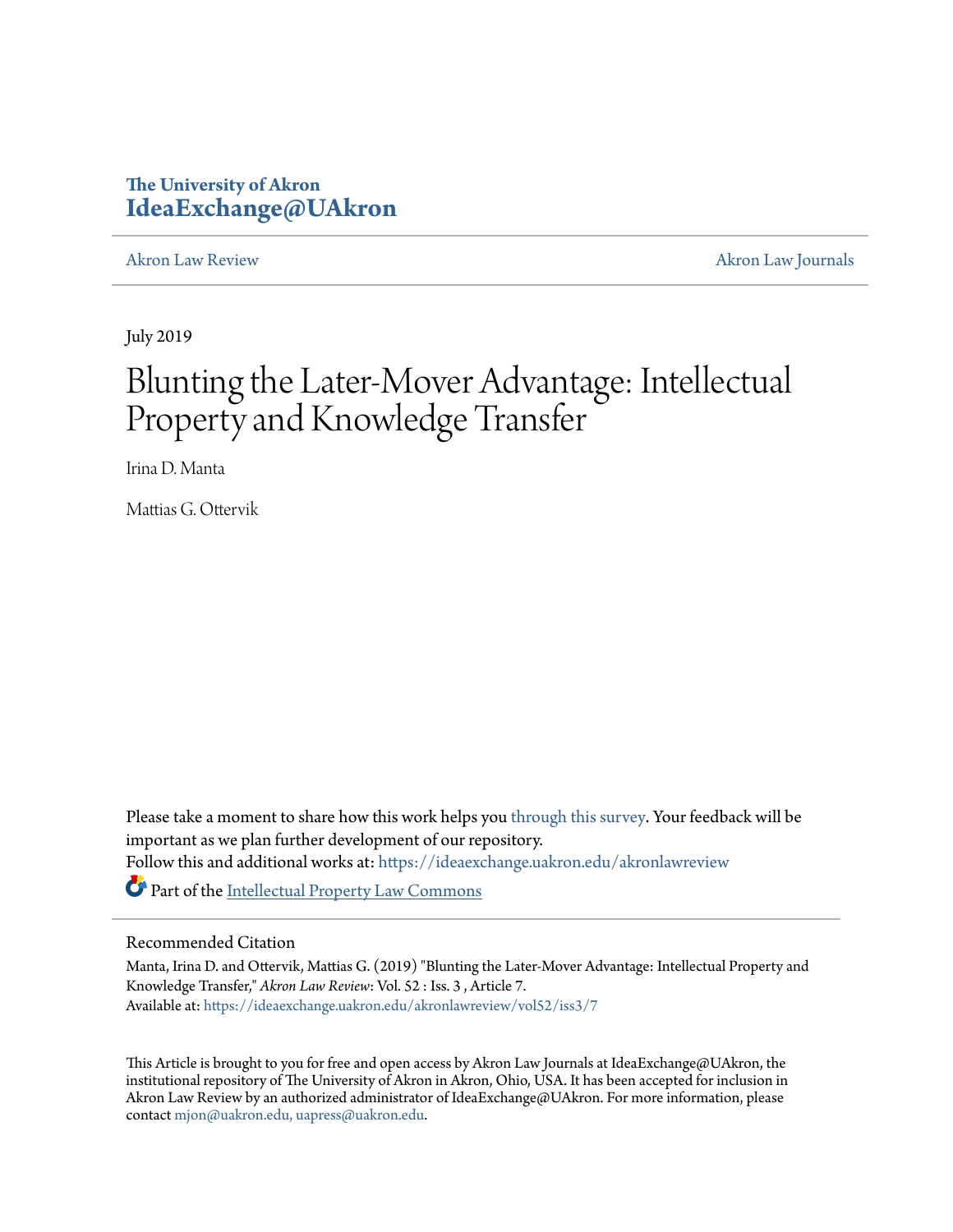# **BLUNTING THE LATER-MOVER ADVANTAGE: INTELLECTUAL PROPERTY AND KNOWLEDGE TRANSFER**

*Irina D. Manta\**

*Mattias G. Ottervik\*\**

| $\mathbf{I}$ .       |                                                       |  |
|----------------------|-------------------------------------------------------|--|
| II.                  |                                                       |  |
| III.                 |                                                       |  |
|                      | A. Intellectual Property and Development in the       |  |
|                      |                                                       |  |
|                      | B. Intellectual Property and Development in Japan 894 |  |
|                      | C. Intellectual Property and Development in China 900 |  |
| IV.                  |                                                       |  |
| $\mathbf{V}_{\cdot}$ |                                                       |  |

# ABSTRACT

*The United States followed a path of initially giving little protection to intellectual property (IP) so that the country could benefit from the IP of nations we term earlier-movers on the world stage of economic development. This symposium piece argues that Japan and China have been following a similar trajectory in their intellectual property laws while progressing on their own economic climb. Widespread* 

1

<sup>\*</sup> Associate Dean for Research and Faculty Development, Professor of Law, and Founding Director of the Center for Intellectual Property Law, Maurice A. Deane School of Law at Hofstra University; Yale Law School, J.D.; Yale University, B.A.

<sup>\*\*</sup> Assistant Professor, School of Political Science and Public Administration, Shandong University; The Chinese University of Hong Kong, Ph.D.; University of Gothenburg, M.Sc.; Yale University, B.A. We would like to thank the participants of the 2018 Annual Akron Law IP Scholars Forum, of the 2019 Tri-State Region Intellectual Property Workshop at the New York University School of Law, and of the First Hofstra Scholars Roundtable. We are also grateful to the Maurice A. Deane School of Law and the Waseda University School of Law for institutional support.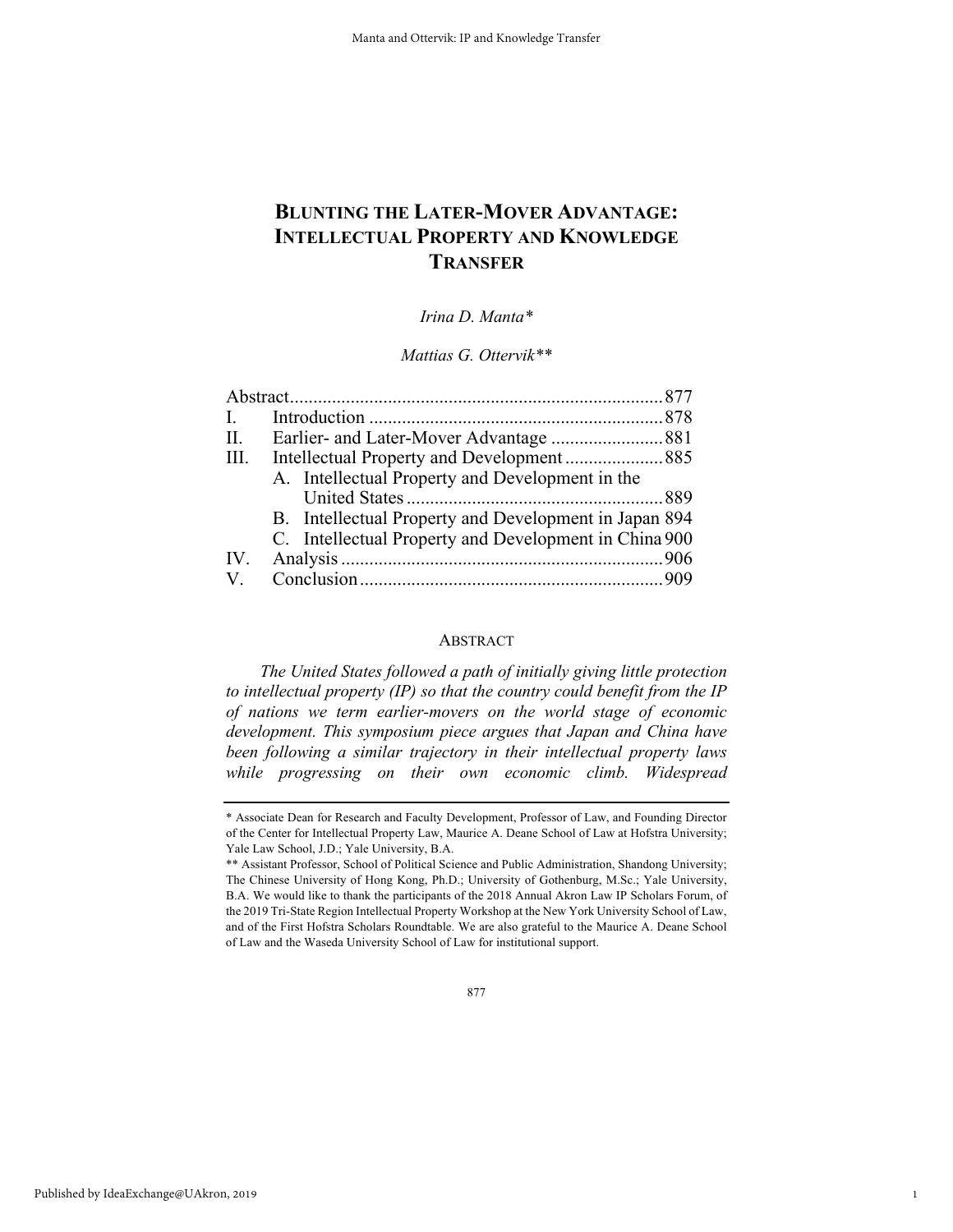*international outsourcing of manufacturing has made intellectual property a key asset for private companies, which has strengthened the tendencies of earlier-movers to formulate and enforce strict intellectual property laws. This suggests that countries like China respond not only to pressure from earlier-movers like the United States to increase intellectual property protection, but are also driven by concerns against their own later-movers. Perhaps curiously, if the hierarchy of movers shifts and the relative interest in intellectual property enforcement does as well, China will someday seek to protect its goods against infringement by the likes of the United States and Japan.*

#### I. INTRODUCTION

On World Intellectual Property Day, we not only celebrate invention and innovation, but also we recognize how integral intellectual property rights are to our Nation's economic competitiveness. Intellectual property rights support the arts, sciences, and technology. They also create the framework for a competitive market that leads to higher wages and more jobs for everyone. The United States is committed to protecting the intellectual property rights of our companies and ensuring a level playing field in the world economy for our Nation's creators, inventors, and entrepreneurs.<sup>1</sup>

Intellectual property is commonly argued to be a source of economic competitiveness, and its protection is critically important to those countries that perceive themselves as having an economic and technological edge. Indeed, intellectual property protection allows earliermovers (those who through previous scientific or technological innovation have an edge over competitors) to maintain their advantage vis-à-vis later-movers (those who seek to catch up to and overtake earliermovers). However, historically most scientific or technological innovations of import have—even in the face of penalty of death—been transferred to and critically improved upon by later-movers. Earliermovers have a tendency to become overtaken by later-movers that learn from and improve upon the knowledge of earlier-movers. From the perspective of countries' economic competitiveness, the danger of knowledge transfer stems not from the prospect of unfair competition but, in the long run, from the possibility that the recipient might overtake the

<sup>1.</sup> The White House, Proclamation, *President Donald J. Trump Proclaims April 26, 2018, as World Intellectual Property Day*, WHITE HOUSE (Apr. 26, 2018), https://www.whitehouse.gov/ presidential-actions/president-donald-j-trump-proclaims-april-26-2018-world-intellectual-propertyday/ [https://perma.cc/VUX5-AMV2].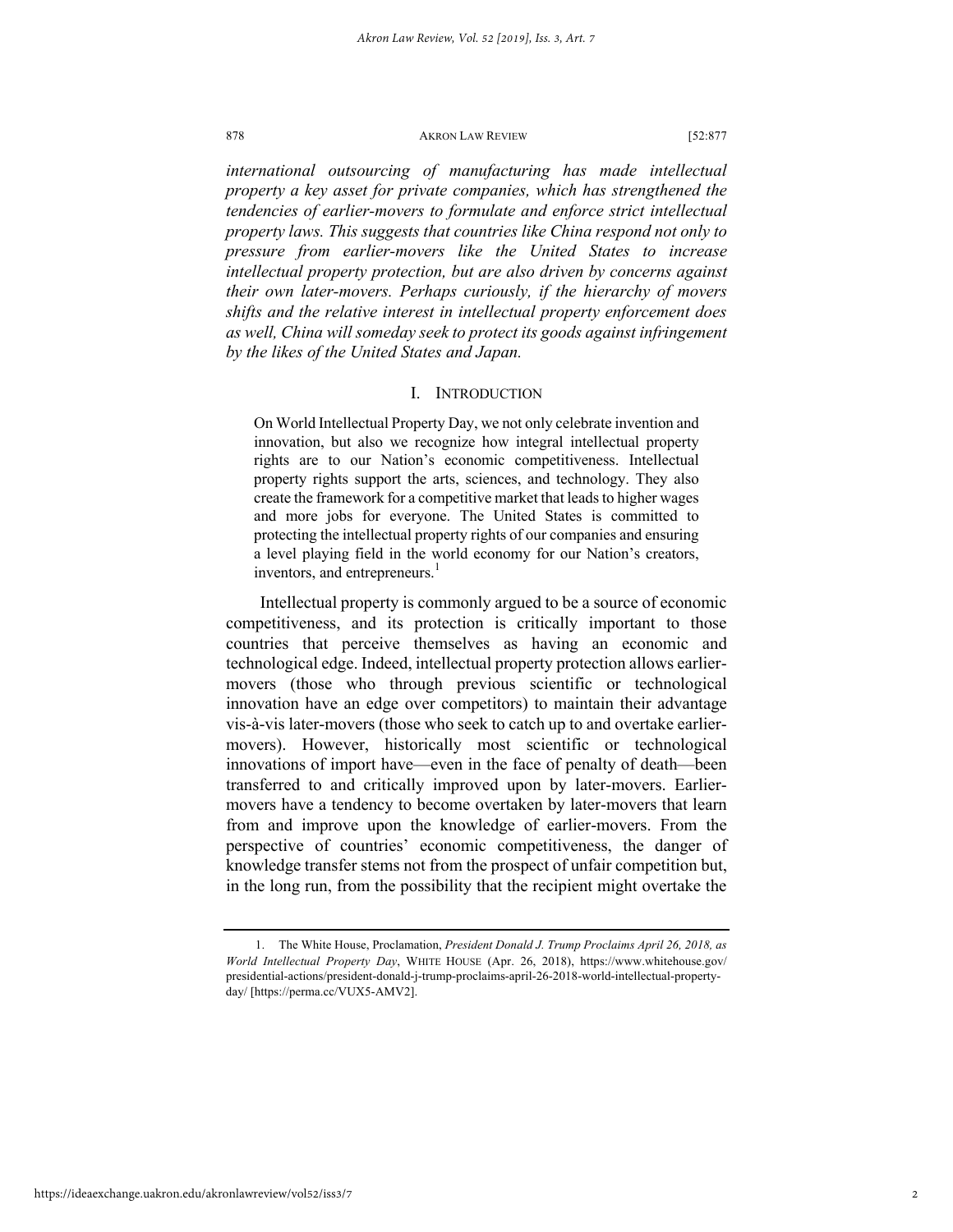source by innovating on the knowledge transferred. Countries that have the earlier-mover advantage in some domain have a strong incentive to protect their intellectual property against later-movers at any one point in time. That said, to the extent that a country is concerned with maintaining a perceived economic or technical lead, intellectual property protection is only one element of a larger strategy that must emphasize intellectual property production. Intellectual property protection safeguards past innovation, but future innovation requires continuous intellectual property production that necessitates more than just a solid intellectual property legal framework.

Countries' views toward and willingness to enact as well as enforce intellectual property laws often track their level of not just absolute but also relative economic development, as illustrated by the examples of the United States, Japan, and recently, China. All three countries realized rapid economic growth by first building the human and physical infrastructure needed to sustain growth, and then, selectively, by hook or by crook, learning from other countries. As these countries began to overtake competitors economically and technically, their intellectual property protection laws became increasingly strict and severe. With economic growth, countries that previously acted as industrial spies and infringers of others' intellectual property seem to become stalwart defenders and maintainers of (their own) intellectual property rights.

The Trump Administration's full-court press against what it argues to be unfair competition from China—one prong of which is vociferous U.S. government complaints of intellectual property infringement makes the question of what role intellectual property plays in economic competitiveness not only academically interesting but also highly salient. The basic argument by the Administration seems to be that American economic competitiveness vis-à-vis China can be maintained by strengthening intellectual property protection. This argument rests on the assumption that China is a copycat that on balance infringes more on others' intellectual property than it creates. The situation may be shifting, and the argument overlooks the decades-long investment-driven rise of China. Currently, and going forward, China might in fact be producing more intellectual property of certain types than the United States and protecting it through an increasingly robust legal system. This has farreaching consequences both for the United States and China. To explore these consequences, this symposium piece analyzes the relationship between intellectual property and economic development over time in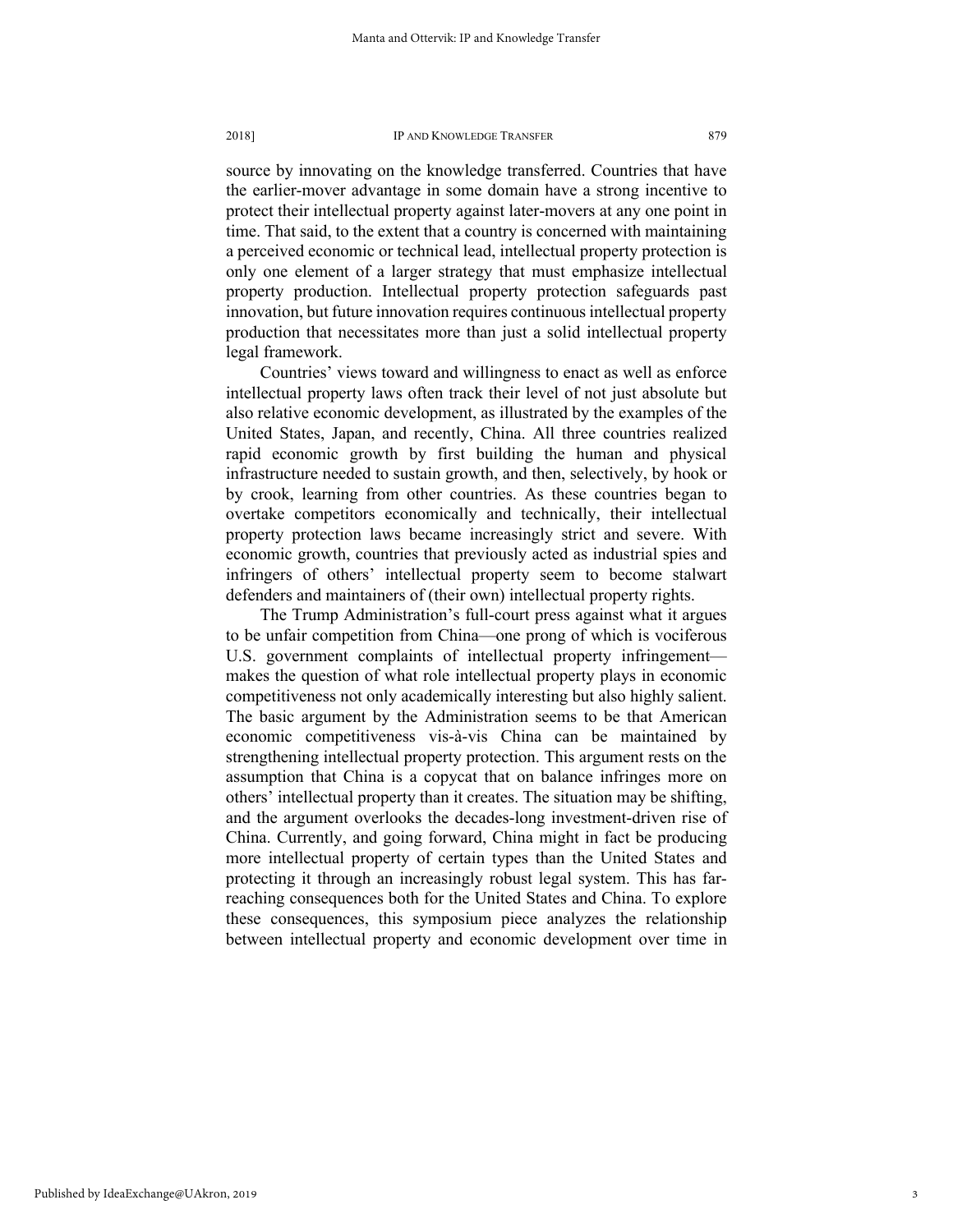general, as well as specifically in the cases of the United States, Japan, and China.<sup>2</sup>

Part II presents the idea of earlier-mover and later-mover advantages as applied to intellectual property and economic development. The earliermover advantage is the technological and economic competitive advantage that a company or country has vis-à-vis its competitors by virtue of relative temporal precedence. The compound nature of economic growth and the importance of earlier inventions for later ones mean that being earlier in seeing rapid, or even comparatively high, economic growth and technological development pays dividends over long periods of time. Being a later-mover provides its own set of advantages, not least of which is the possibility of leapfrogging the earlier-mover by skipping intermediate steps. We use the terms *earlier-mover* (rather than first- or early-mover) and *later-mover* (rather than second- or late-mover) because this piece describes countries' positions relative to each other, which can vary over time. The West in general, and the United States in particular, has for decades had the earlier-mover advantage. East Asia in general, and China in particular, has shown how the later-mover advantage can be exploited with the right policy package.

Part III analyzes three cases of economic development—those of the United States, Japan, and China—and its relationship with infringement, production, and protection of intellectual property. In the past decades, the first two countries have been earlier-movers with a clear economic and technological advantage over later-movers. However, all three countries have a history of being classified as later-movers: the United States vis-àvis Great Britain and Europe; Japan vis-à-vis the United States and the West; and China vis-à-vis the United States, the West, and Japan. In the cases of the United States and Japan, flagrant initial intellectual property infringement along with a more (for Japan) or less (for the United States) purposeful investment in intellectual property production led to economic growth and increasingly stringent intellectual property protection. Aggressive and successful exploitation of the later-mover advantage over time led both the United States and Japan to equally assertively protect

<sup>2.</sup> Intellectual property covers a large swath of intangible property, and it is used here in the same sense as indicated in the March 22, 2018 Report of the United States Trade Representative on China. That is to say, it covers the legally protected know-how that undergirds a modern economy, i.e., "patents, copyrights, trademarks, trade secrets." OFFICE OF THE U.S. TRADE REPRESENTATIVE, *Findings of the Investigation Into China's Acts, Policies, and Practices Related to Technology Transfer, Intellectual Property, and Innovation under Section 301 of the Trade Act of 1974*, at 6 (March 22, 2018), https://ustr.gov/sites/default/files/Section%20301%20FINAL.PDF [https:// perma.cc/N23A-KBLQ]. Relatedly, when not qualified, development in this symposium piece refers to social and economic development.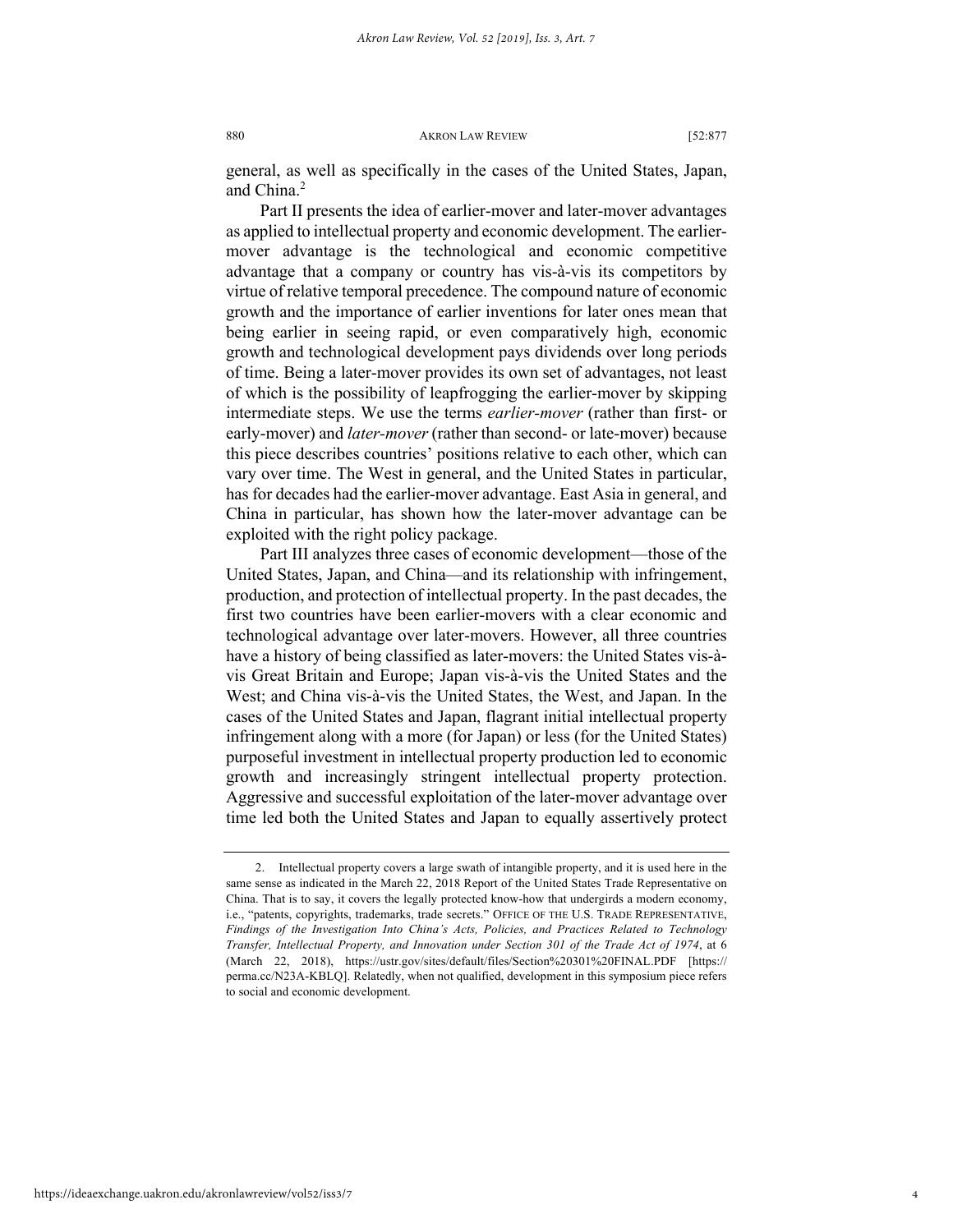their—at times arguably ill-begotten—earlier-mover advantage as they out-grew and out-innovated those upon whose intellectual property they had initially infringed. China has so far followed closely in the footsteps of both the United States and especially Japan, allegedly infringing on the intellectual property of earlier-movers, significantly investing in domestic intellectual property production, and building a comprehensive framework for protecting intellectual property. A future where China expects the same protection of its intellectual property that former earliermovers demanded from it might not be far off.

Part IV builds on the previous parts and presents the argument that while intellectual property protection is important, production (which depends heavily on many factors outside the legal framework) is equally if not more important. Intellectual property protection alone will not allow any country to maintain an edge vis-à-vis other countries. Historically, with the possible exception of Greek Fire, knowledge transfer has been inevitable even upon pain of death. What allowed some countries to gain and maintain economic competitiveness was their capacity to develop new science and technologies. If an emphasis on the protection of old intellectual property is not accompanied by policy initiatives to promote the production of innovative goods, such emphasis could prove to be highly disadvantageous. Furthermore, to the extent that intellectual property protections blunt the later-mover advantage, an ironclad global intellectual property regime is likely to make it harder for overtaken earlier-movers to catch up again once they become later-movers.

# II. EARLIER- AND LATER-MOVER ADVANTAGE

While the idea of earlier-mover and later-mover advantages is wellestablished in the business world, the concept also holds in political economy. Being an earlier-mover pays dividends for a country over long periods of time because of the largely cumulative nature of scientific and technological progress, and the compound nature of economic growth. In fact, the best predictor of a country's future development level is its past development level.<sup>3</sup> However, history is replete with earlier-movers losing their edge to later-movers that first copy and then innovate.

Being a later-mover provides its own set of advantages, not least of which is the possibility of leapfrogging the earlier-mover by skipping

<sup>3.</sup> Mattias Ottervik, *Gender and Progress: How Gender Equality Affects Long-Term Human Development* 48–49, Ph.D. thesis, The Chinese University of Hong Kong, Department of Government and Public Administration, 2017 (on file with authors).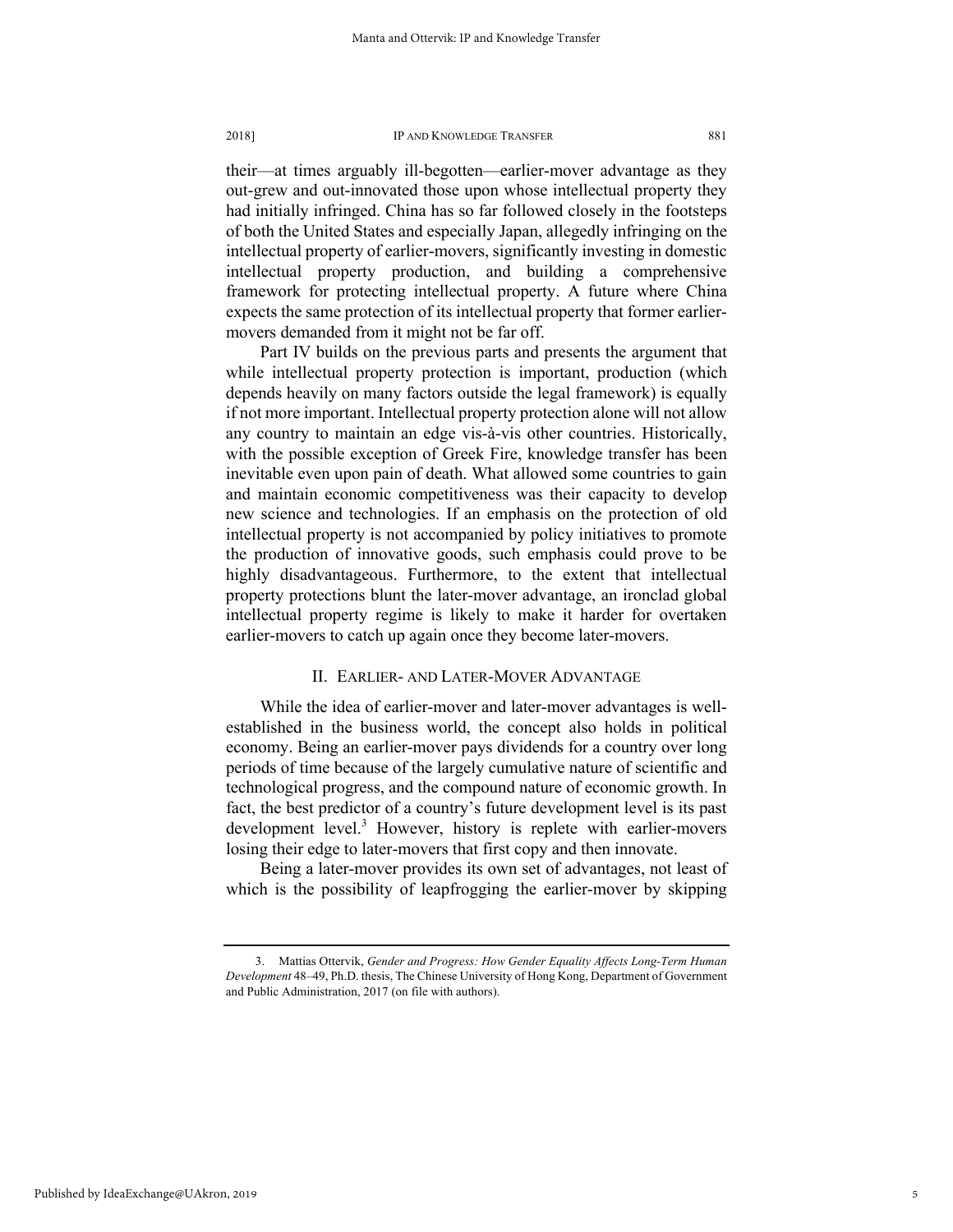intermediate steps.<sup>4</sup> For example, it took almost four hundred years from the publication of William Gilberte's *De Magnete* in 1600, which introduced the word electricity, to the creation of the integrated circuit by Texas Instruments. The earlier-mover advantage of the West allowed for its development of integrated circuits. The later-mover advantage consists of the short-circuiting (no pun intended) of centuries of piecemeal scientific progress. Non-Western integrated circuit designers and manufacturers do not have to start by working themselves up from the first principles of electricity; rather, these actors skip all intermediate steps.

History is replete with examples of later-movers scientifically and economically overtaking earlier-movers. Almost all technical and scientific developments of note and import have invariably been spread. For most of history, knowledge transfer has been an immutable force.<sup>5</sup> The question then is not how to prevent it, but what is to be done given its inevitability. Because of the cumulative nature of scientific and technological development, the key question is how will each innovation be made the basis for the next, and who will the next innovator be? Movable type printing was critical for the progress and dissemination of science during the Western Renaissance and Enlightenment,<sup>6</sup> but foundational to that was the comparatively cheap and sturdy paper invented in China.<sup>7</sup> It is doubtful that movable type printing would have had the impact it did if Gutenberg had been forced to print on papyrus or parchment. Some of this diffusion of knowledge happened naturally (such as Indian numerals being adopted throughout the Middle East before making it to Europe), but most happened through more sordid means. For example, paper-making likely arrived in Europe by way of the Abbasid Caliphate's capture of Chinese paper-makers at the Battle of Talas.

While the Industrial Revolution was a period of rapid technical, economic, and scientific development across the West, its national foundation was laid not seldom through industrial espionage and

<sup>4.</sup> *See generally* ALEXANDER GERSCHENKRON, ECONOMIC BACKWARDNESS IN HISTORICAL PERSPECTIVE: A BOOK OF ESSAYS (1962).

<sup>5.</sup> George Basalla, *The Spread of Western Science*, 156 SCIENCE 611 (1967); Steven J. Harris, *Networks of Travel, Correspondence, and Exchange*, *in* 3 CAMBRIDGE HIST. SCI. 341, 341 (Katharine Park & Lorraine Daston eds., 2006).

<sup>6.</sup> *See* ELIZABETH L. EISENSTEIN, THE PRINTING REVOLUTION IN EARLY MODERN EUROPE 46–101, 164–208 (1983).

<sup>7.</sup> Susan O. Thompson, *Paper Manufacturing and Early Books*, 314 ANNALS N.Y. ACADEMY SCI. 167, 167 (1978).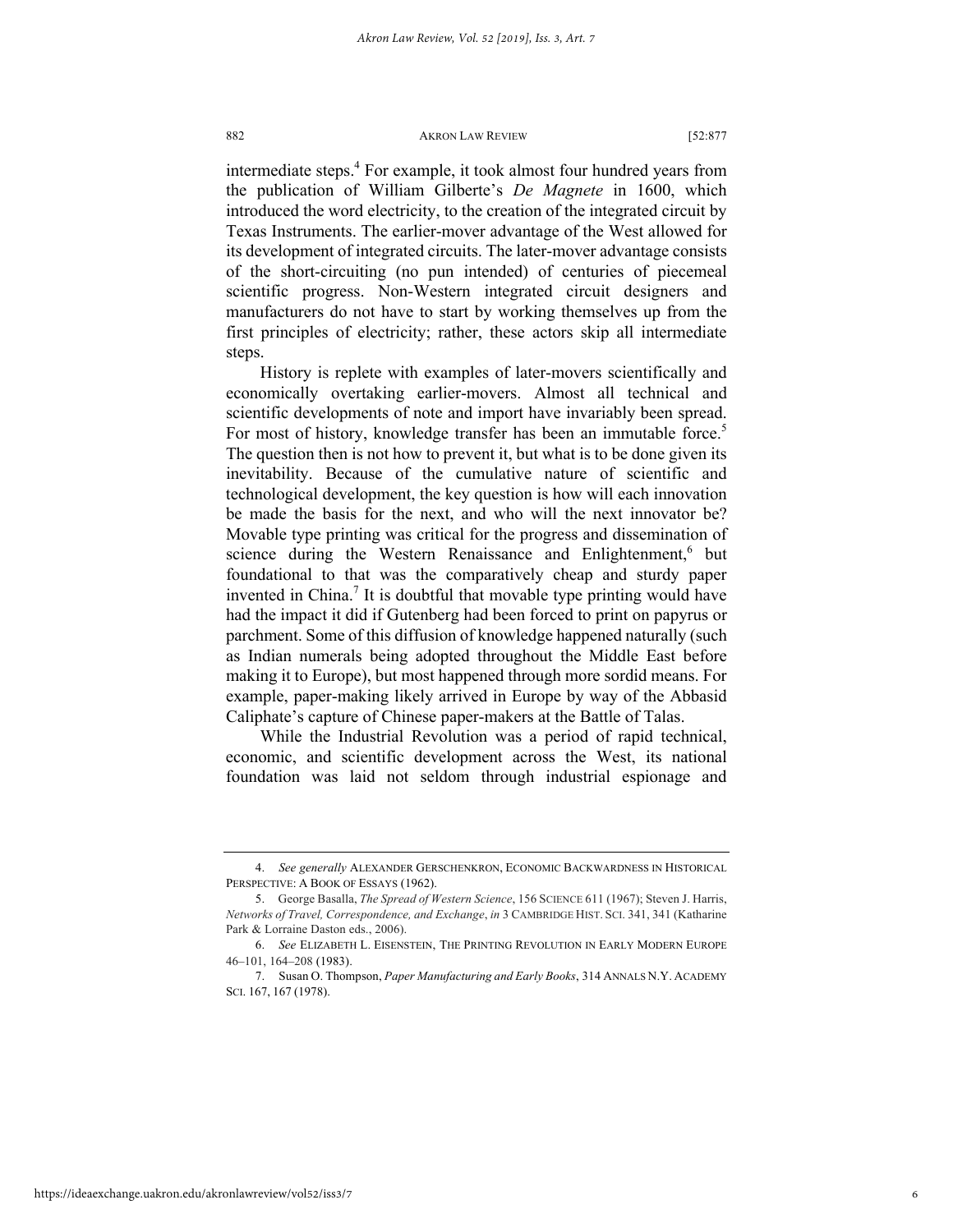intellectual property infringement.<sup>8</sup> British entrepreneurs illegally copied Italian designs for mechanized silk-spinning, and then improved upon and used them to spin cotton, which had a significantly larger market.<sup>9</sup> Latermover United States, in turn, encouraged the illicit, and according to British law, illegal transfer of knowledge to the United States. Entrepreneurs in the United States improved upon that knowledge, and its government over time became as forceful a proponent of protection of proprietary knowledge as had been Italy's and Great Britain's. Christoph Roser, describing the round-robin industrial espionage behind the creation of modern manufacturing across the West, summarizes it in the following way:

It is easy to see analogies. Italian and British industrialists back then were probably as upset about the theft of intellectual property as modern industrialists are about technology theft. Similarly, modern China, on the receiving end of many modern-day transfers, is probably as snug as a bug about this gain as the United States or Germany was back then. In all cases, countermeasures were, at best, only able to slow down the knowledge transfers.<sup>10</sup>

Proprietary knowledge was illicitly transferred between competitor nations throughout the Industrial Revolution like it had been in ages past.

<sup>8.</sup> CHRISTOPH ROSER, "FASTER, BETTER, CHEAPER" IN THE HISTORY OF MANUFACTURING: FROM THE STONE AGE TO LEAN MANUFACTURING AND BEYOND 110 (2017).

<sup>9.</sup> *Id.* at 104–10.

<sup>10.</sup> *Id.* at 110.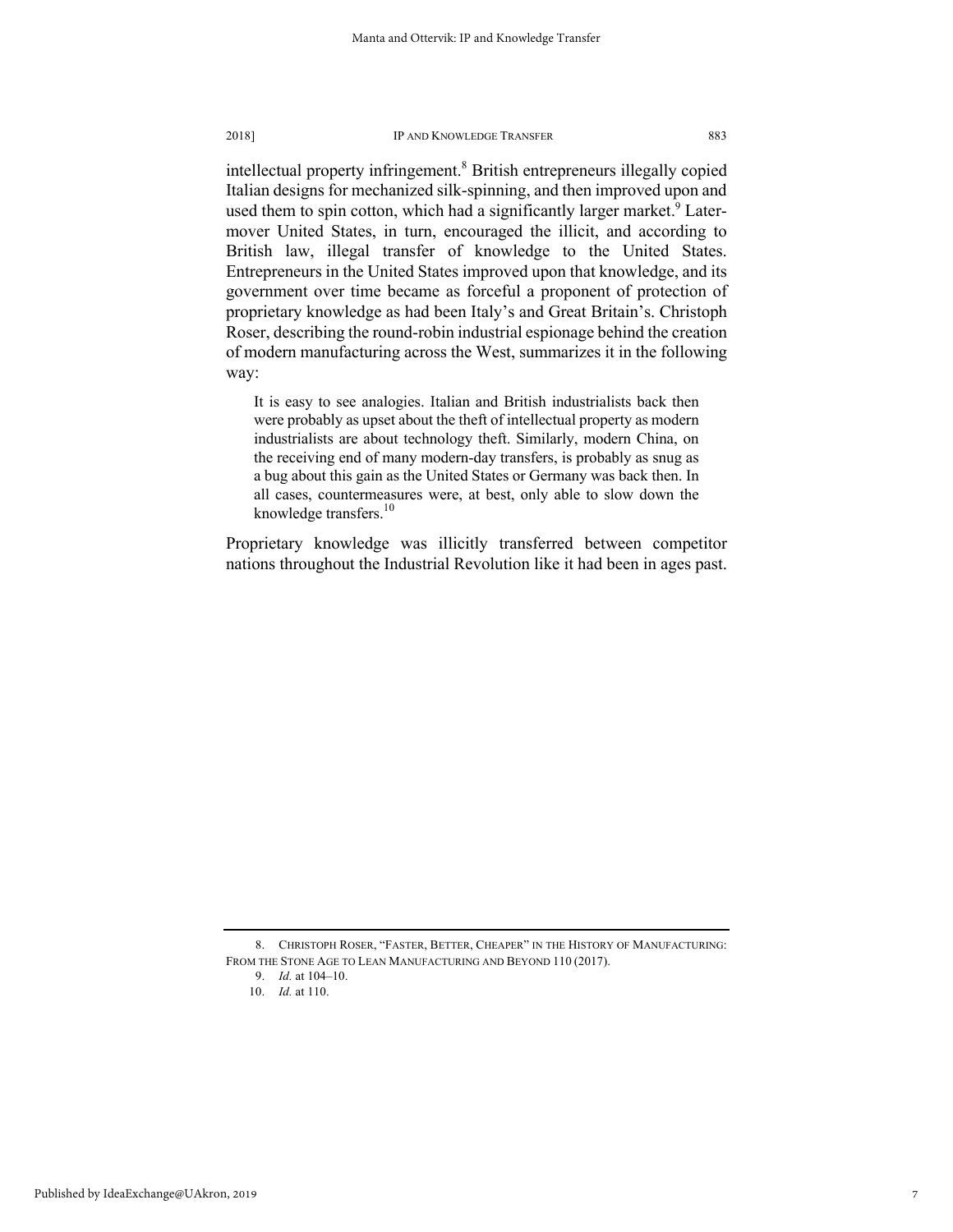

**Figure 1. Human Development 1850**–**2010**

In modern times both Japan and China were quintessential latermovers. When American gun-boats forcibly opened Japan, this set off a civil war whose victors formed the Meiji government and concluded that Japan was, in terms of wealth and power, about 40 years behind the West. The new Japanese government initiated a global fact-finding mission, the Iwakura Mission, which visited the most developed countries in the world to search for clues to their economic and military power. The lessons learned were immediately turned into social and economic policy. Judicious application of what it had learned from earlier-movers transformed Japan into an industrial power over the course of a generation. Similarly, at the founding of the People's Republic, China was one of the poorest and least developed countries in the world, and as its government set about improving quality of life for its citizens, it had its work cut out for it. However, China benefited from foreign examples to enhance its learning, and learn it did. Like their Japanese counterparts before them, Chinese intellectuals and the Chinese government scoured the world for the sort of practical knowledge that would allow China to realize rapid development. One way to quantify just how far behind Japan and China were at various points in time with regard to other countries is to compare their level of human development—a United Nations-created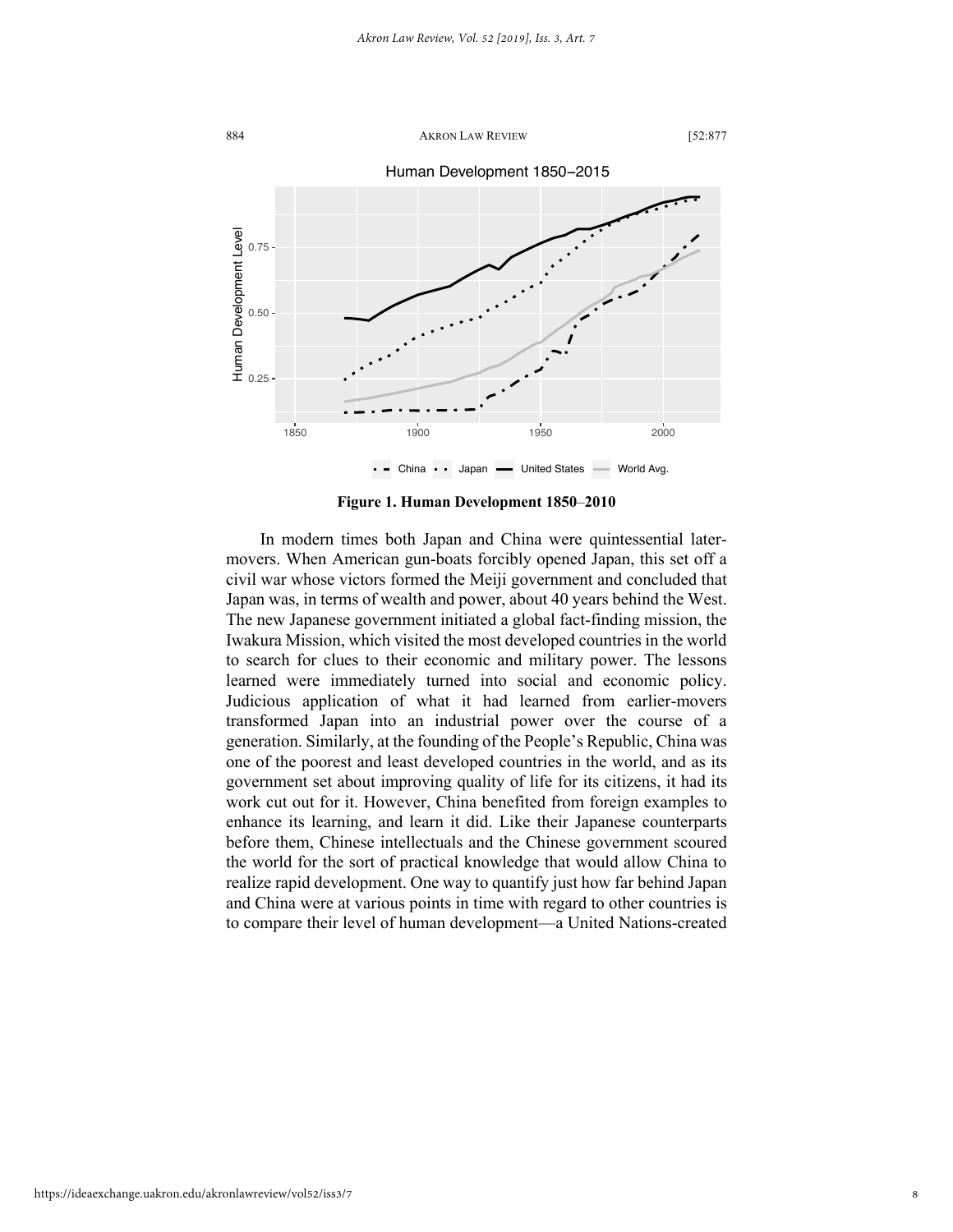composite measure of education, health, and material welfare.<sup>11</sup> As shown in Figure  $1<sup>12</sup>$  in terms of human development both Japan and China were able to realize rapid improvements: in the case of Japan allowing it to catch up to earlier-mover United States, and in the case of China going from being one of the least developed to one of the more developed countries in the world.

#### III. INTELLECTUAL PROPERTY AND DEVELOPMENT

By making some knowledge proprietary, legal protection, at least in theory, offers an effective mechanism of blunting the later-mover advantage in the short term. In the case of the United States, it allowed companies to transfer manufacturing know-how to developing countries like China while still retaining a sense of ownership. Production could be outsourced because there was, in theory at least, little fear that manufacturers would turn around and wholesale infringe on the intellectual property rights of their customers. The lack of fear was justified for two reasons. First, most Western consumer brands sourced manufacturing or design expertise from other companies, an arrangement that would not have been possible without intellectual property protection. Second, and perhaps more importantly, as long as the outsourcing companies had an innovation pipeline (not seldom fed by past public investments), manufacturing was not a key part of the value chain. In the case of the U.S., it had ARPANET, the progenitor of the modern internet, $^{13}$  and the space program, which led to the development of integrated circuits. These public investments—especially when paired with world-class universities attracting students from all over the world who often stayed in the U.S—paid dividends decades after they were made and led to the creation of companies like Apple, Microsoft, and Dell, and to the 1990s economic boom in the United States.<sup>14</sup> It took Japan 30

Published by IdeaExchange@UAkron, 2019

<sup>11.</sup> UNITED NATIONS DEVELOPMENT PROGRAMME, HUMAN DEVELOPMENT REPORT 1990, 9– 16 (1990), http://hdr.undp.org/sites/default/files/reports/219/hdr\_1990\_en\_complete\_nostats.pdf [https://perma.cc/2CXD-SXZ4].

<sup>12.</sup> Leandro Prados de la Escosura, *World Human Development: 1870-2007*, 61 REV. INCOME & WEALTH 220, 230, 234 (2015) (presenting data for Figure 1 from HIHD columns in Table 1 and Table 2); Ottervik, *supra* note 3, at 105–07.

<sup>13.</sup> ARPANET was funded by the Advanced Research Projects Agency of the United States Department of Defense. WALTER ISAACSON, THE INNOVATORS: HOW A GROUP OF HACKERS, GENIUSES, AND GEEKS CREATED THE DIGITAL REVOLUTION 235–37 (2014).

<sup>14.</sup> Paul Ceruzzi, *Apollo Guidance Computer and the First Silicon Chips*, SMITHSONIAN AIR & SPACE MUSEUM https://airandspace.si.edu/stories/editorial/apollo-guidance-computer-and-firstsilicon-chips [https://perma.cc/PAC4-L6VV]; *see generally* Timothy Sturgeon, *How Silicon Valley Came to Be*, *in* UNDERSTANDING SILICON VALLEY: THE ANATOMY OF AN ENTREPRENEURIAL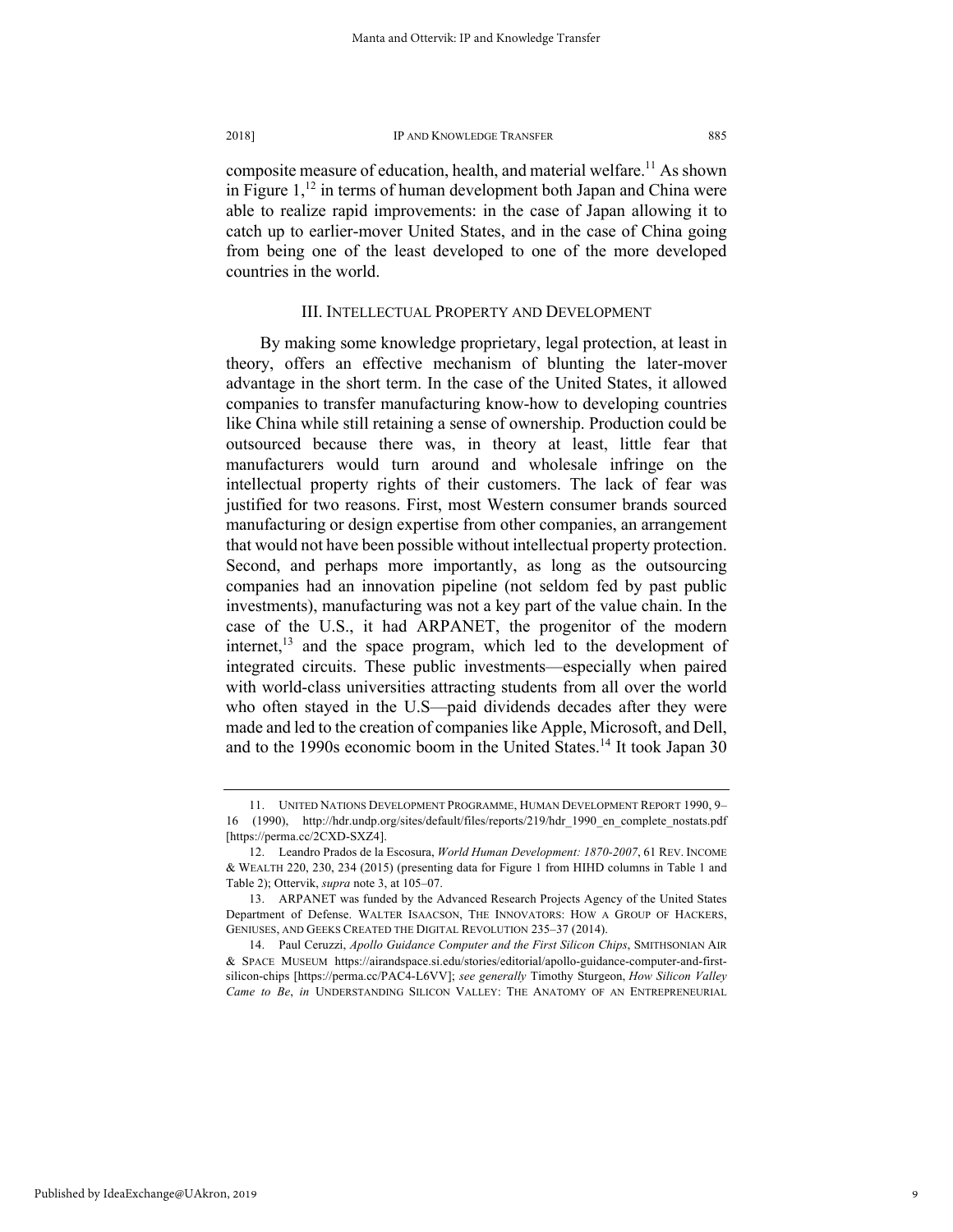years to grant a patent on the integrated circuit,<sup>15</sup> which allowed for infringement of American intellectual property in the meantime. Nevertheless, the innovation pipeline in the United States in general and Silicon Valley in particular enabled American companies to dominate the first decades of the computer revolution.<sup>16</sup> The United States, while the cradle of this revolution, may be losing its edge in that area, though.

There appears to be a significant change in the relative innovativeness of the United States and China. The latter has frequently globally been viewed as the most significant intellectual property thief that reaps where it has not sown.17 China has long been seen as both a mass manufacturer and significant consumer of goods that infringes upon every area of intellectual property law, be it patents, copyright, trademarks, or trade secrets. In recent years, however, China has taken measures such as to reduce problems previously associated with "local judicial protectionism: challenges in obtaining evidence[;] small damage awards[;] and a perceived bias against foreign firms."18 In significant part, this change is being driven by both a maturation of the Chinese judicial system and the fact that China is now, like the United States and Japan before it, producing too much valuable intellectual property not to protect it.

REGION 15–47 (Martin Kenney ed., 2000); PAUL FREIBERGER & MICHAEL SWAINE, FIRE IN THE VALLEY: THE MAKING OF THE PERSONAL COMPUTER (2000).

<sup>15.</sup> John C. Lindgren & Craig J. Yudell, *Protecting American Intellectual Property in Japan*, 10 SANTA CLARA COMPUTER & HIGH TECH. L.J. 1, 7–9 (1994).

<sup>16.</sup> Tracey Samuelson, *How the U.S. Outgrew 1980s Trade Anxiety Over Japan*, MARKETPLACE para. 19 (Nov. 29, 2018), https://www.marketplace.org/2018/11/29/economy/howus-outgrew-1980s-anxiety-over-japan [https://perma.cc/Y3WU-NLG6].

<sup>17.</sup> Peter K. Yu, *The Rise and Decline of the Intellectual Property Powers*, 34 CAMPBELL L. REV. 525, 549 (2012) [hereinafter Yu, *Rise and Decline*]; Peter Yu, *Intellectual Property, Economic Development, and the China Puzzle*, *in* INTELLECTUAL PROPERTY, TRADE AND DEVELOPMENT: STRATEGIES TO OPTIMIZE ECONOMIC DEVELOPMENT IN A TRIPS-PLUS ERA 173 (Daniel J. Gervais ed., 2007) [hereinafter Yu, *China Puzzle*]. *See generally* Peter K. Yu, *From Pirates to Partners: Protecting Intellectual Property in China in the Twenty-First Century*, 50 AM. U. L. REV. 131 (2000); Peter K. Yu, *From Pirates to Partners (Episode II): Protecting Intellectual Property in Post-WTO China*, 55 AM. U. L. REV. 901 (2006).

<sup>18.</sup> *See* William Weightman, *China's Progress on Intellectual Property Rights (Yes, Really)*, DIPLOMAT (Jan. 20, 2018), para. 4 https://thediplomat.com/2018/01/chinas-progress-on-intellectualproperty-rights-yes-really/ [https://perma.cc/RW2G-2286].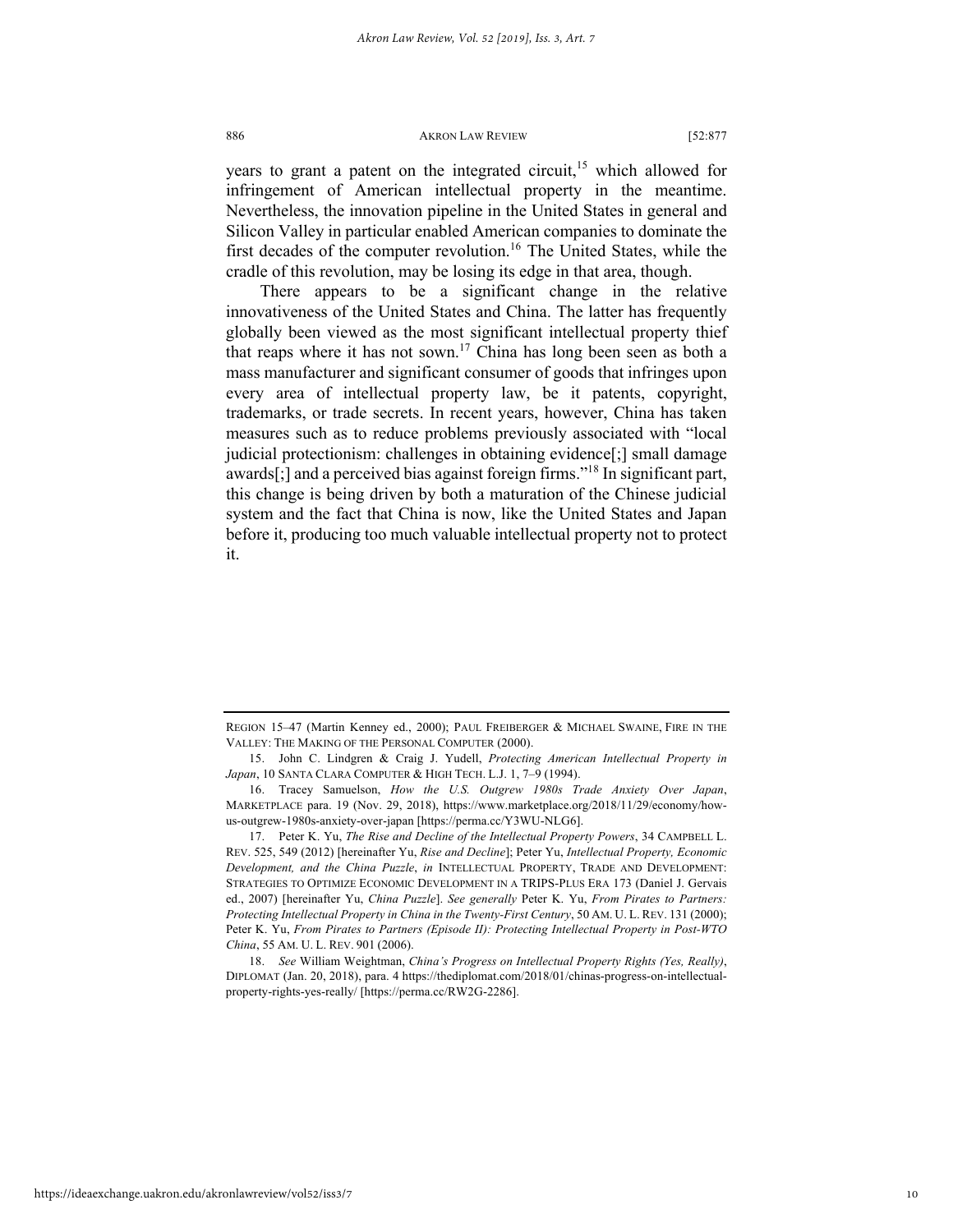



**Figure 2. Patent Applications by Country of Origin 1980-2016**

As shown in Figure 2, in 2016, Chinese entities applied for as many patents as Japan and the United States combined.<sup>19</sup> There is some reason to question the quality of Chinese patent applications, $2^0$  and the number of applications might be inflated by patent subsidy programs.<sup>21</sup> That being said, while the overall number of patents may be inflated, the growth does reflect an increase in innovation.<sup>22</sup> Supporting the idea that patent filings are showing an underlying change in innovation is that China is making rapid headway in broader measures of innovativeness such as the Global

<sup>19.</sup> WIPO IP Statistics Data Center, WIPO, https://www3.wipo.int/ipstats/ (last visited May 26, 2019) (WIPO statistics database tool used to pull data for Figure 2).

<sup>20.</sup> Lulu Yilun Chen, *China Claims More Patents Than Any Country—Most Are Worthless*, BLOOMBERG para. 3 (Sept. 28, 2018), https://www.bloomberg.com/news/articles/2018-09-26/chinaclaims-more-patents-than-any-country-most-are-worthless [https://perma.cc/PP2F-SMVU].

<sup>21.</sup> Jianwei Dang & Kazuyuki Motohashi, *Patent Statistics: A Good Indicator for Innovation in China? Patent Subsidy Program Impacts on Patent Quality*, 35 CHINA ECON. REV. 137, 137 (2015).

<sup>22.</sup> Dan Prud'homme, *Chinese Patent Quantity and Patent Quality, and the Role of the State*, *in* DAN PRUD'HOMME & TAOLUE ZHANG, EVALUATION OF CHINA'S INTELLECTUAL PROPERTY REGIME FOR INNOVATION, REPORT FOR THE WORLD BANK 65 (2017), https://papers.ssrn.com/sol3/papers.cfm?abstract\_id=3104260 [https://perma.cc/GU69-QTPG].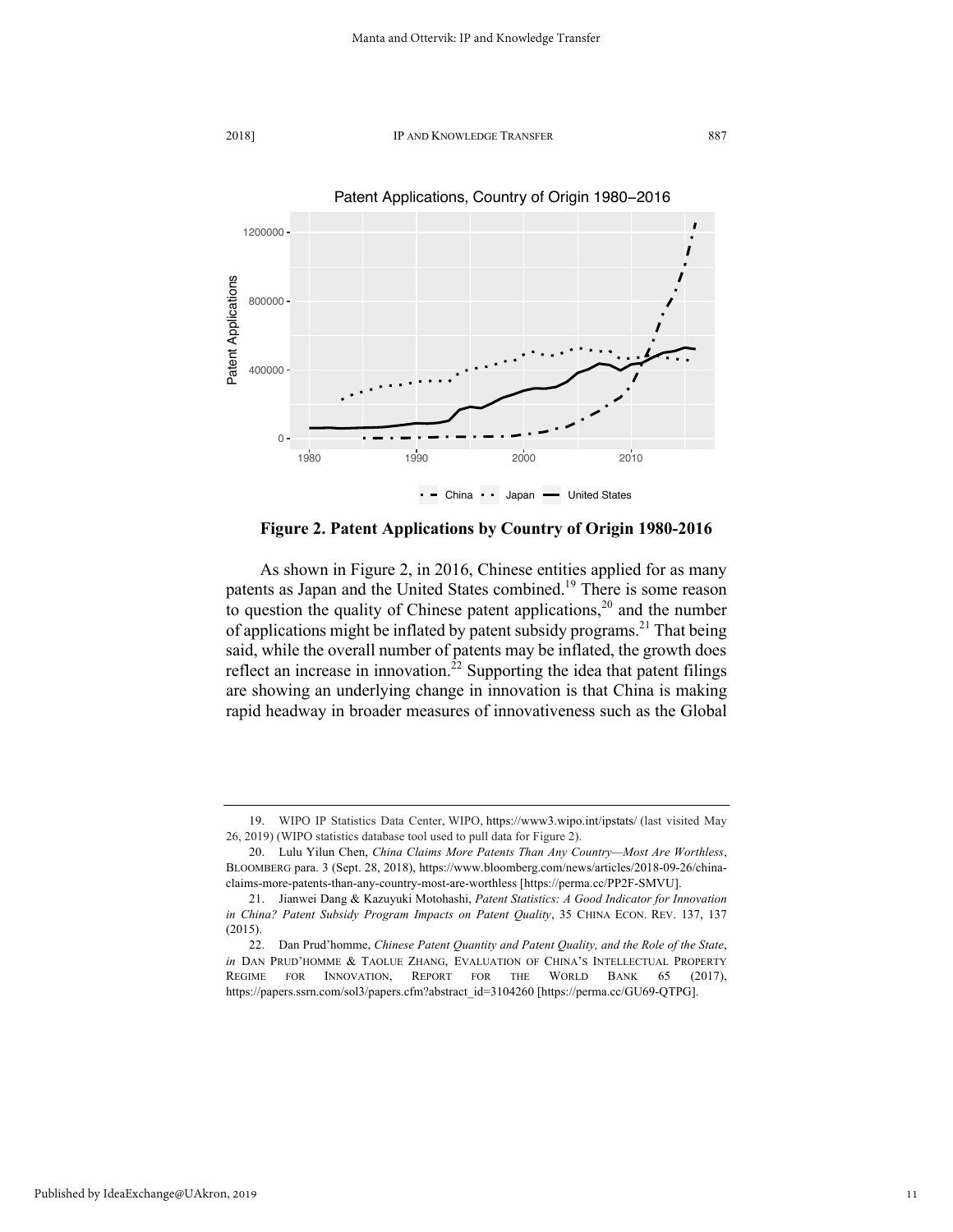888 AKRON LAW REVIEW [52:877] Innovation Index shown in Figure  $3^{23}$  This is important for two reasons. First, foreign policy-makers have to drastically change their views of the world. For example, when Apple adjusted its earning guidance—largely based on poor sales in China—Larry Kudlow suggested that intellectual property infringement by Chinese phone manufacturers could explain the drop in sales.<sup>24</sup> However, the thought of China as a source of only cheap, low-quality knock-offs is outdated.



2013−2018 Global Innovation Index Rank

**Figure 3. Global Innovation Index Rankings 2013-2018**

The second reason why the drastic increase in patent filings is important is that the cases of the United States and Japan suggest that countries' views toward and willingness to enact as well as enforce intellectual property laws track their level of not just absolute, but also relative economic development. The United States was resistant to adopting strong protections during its early stages of development, wanting to borrow liberally from the fruits of earlier-movers like Great Britain. Japan reacted the same way, initially wishing to benefit from its

<sup>23.</sup> Cornell University, INSEAD, & World Intellectual Property Organization, *Global Innovation Index 2018: Energizing the World with Innovation*, WIPO (2018), https://www.wipo.int/edocs/pubdocs/en/wipo\_pub\_gii\_2018.pdf [https://perma.cc/FRL3-BQ3C].

<sup>24.</sup> *See* Fred Imbert, *White House Advisor Kudlow Says Apple Technology May Have Been 'Picked off' by China*, CNBC para. 2 (Jan. 4, 2018), https://www.cnbc.com/2019/01/04/white-houseadvisor-kudlow-says-apple-technology-may-have-been-picked-off-by-china.html [https://perma.cc/AX7E-DYJC].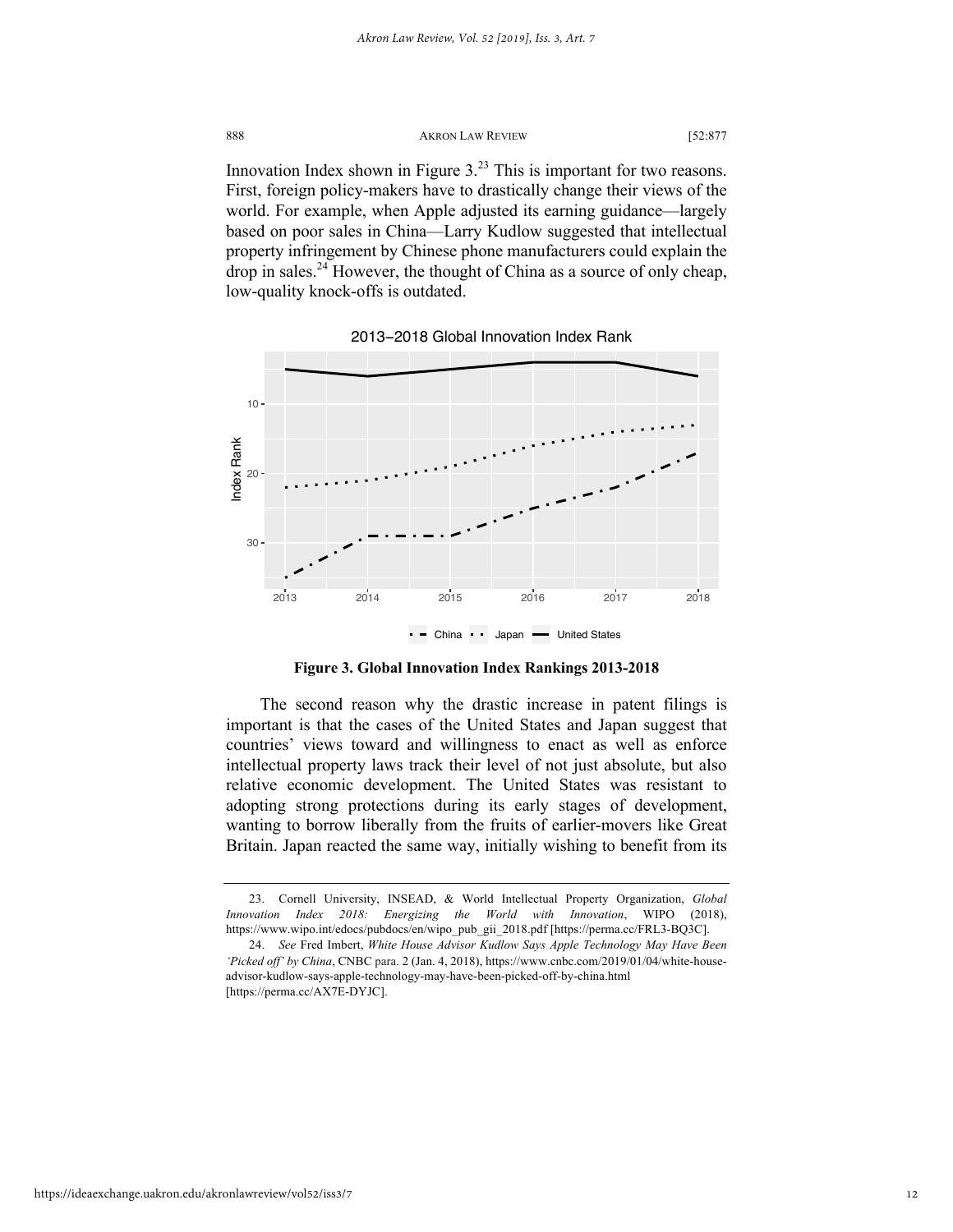own earlier-mover, the United States, until it reached a certain level of wealth. Today, Japan's intellectual property production is increasing at a rapid pace.<sup>25</sup> Modern history is replete with examples where the United States and Japan agree and at times join forces when it comes to pushing for stronger intellectual property protections at both the national and international levels. The two countries emphasize intellectual property protections that weave together civil and criminal measures, and they advocate for the need for proper legal incentives for creation and invention. They both tend to favor a combination of greater sanctions and more powerful enforcement in the international arena, often clashing with countries that do not share the same priorities. China may have reached its own turning point as Chinese companies have begun to assert their patents against companies and competitors in other countries. While China may have historically responded to threats and obligations accepted under international treaties (and even then, far from the level that earliermovers expected to see), other motivations now seem to be driving the country's behavior.

# *A. Intellectual Property and Development in the United States*

The Founding Fathers understood the importance of including an intellectual property system as they were drafting the Constitution, and they specified in the Intellectual Property Clause of the document that Congress must have the power "[t]o promote the Progress of Science and useful Arts, by securing for limited Times to Authors and Inventors the exclusive Right to their respective Writings and Discoveries."<sup>26</sup> This language was drawn from England's Statute of Anne, which has since become known as "the source of Anglo-American copyright law."<sup>27</sup>

That said, and while the United States became an innovation hub in modern history that sought to advocate for the enforcement of international standards against intellectual property piracy:

In the nineteenth century, it was a post-colonial nation, its cultural life derivative and its economy underdeveloped [which] declined to participate in international copyright agreements. Only by the end of the

<sup>25.</sup> *See* Bloomberg, *Japan's Intellectual Property Generating Revenue at Record Pace*, JAPAN TIMES para. 1 (Jan. 16, 2018), https://www.japantimes.co.jp/news/2018/01/16/business/economybusiness/japans-intellectual-property-generating-revenue-record-pace/#.W5AVq5NKiu4 [https://perma.cc/676G-4BQ7] (noting that revenue from intellectual property increased by 74% over the previous five years and reached record heights in 2017).

<sup>26.</sup> U.S. CONST. art. I, § 8, cl. 8.

<sup>27.</sup> Oren Bracha, *The Adventures of the Statute of Anne in the Land of Unlimited Possibilities: The Life of a Legal Transplant*, 25 BERKELEY TECH. L.J. 1427, 1427 (2010).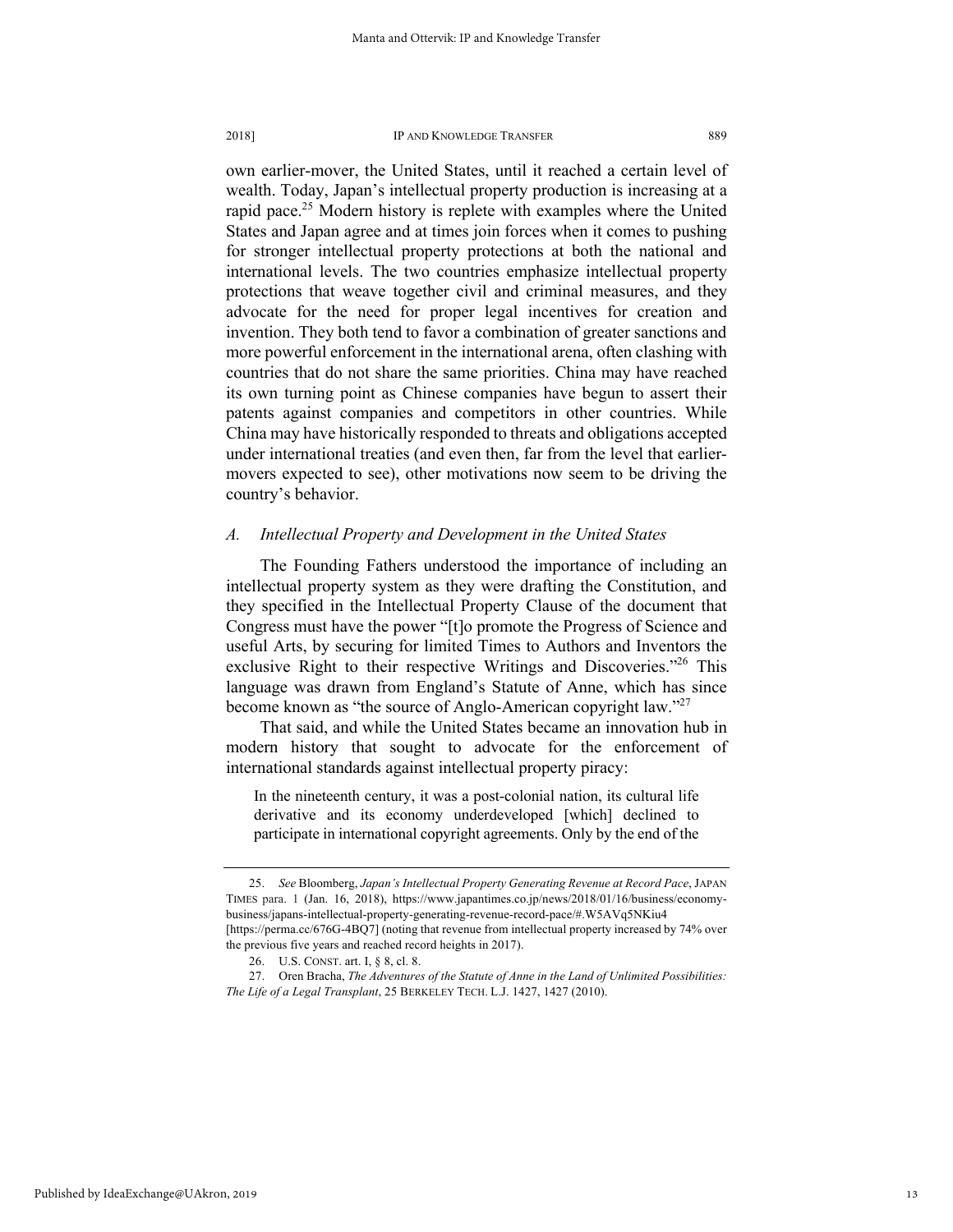nineteenth century, after the United States had joined the ranks of the world's major industrial powers, did the government adopt legislation protecting the intellectual property of non-U.S. citizens.<sup>28</sup>

In that sense, there was some potential tension between the universalist, Enlightenment-motivated sentiments that the Founders enshrined in the Constitution versus the narrower interests in pre-Constitution state copyright laws and post-Constitution national copyright laws proposed and passed by other politicians.<sup>29</sup>

The United States initially refused to grant copyright protection to foreign authors, which especially hurt English authors; indeed, "[b]etween 1800 and 1860, almost half of the bestsellers in the United States were pirated mostly from English novels."30 Some English authors (including Charles Dickens and Anthony Trollope) managed to get special protections such that American publishing houses promised not to publish "editions of a foreign work that w[ere] already the subject of an agreement between its author and another publishing house," which enabled the authors to make money through so-called "courtesy copyright" even if they did not officially benefit from U.S. copyright laws.<sup>31</sup> This system eventually failed, as did initial attempts at bilateral treaties between the United States and Great Britain.<sup>32</sup> "Congress [ultimately] did not grant any protection to foreign authors until the 1870s," which also resulted in American authors experiencing the same discrimination in foreign countries.33

Other nations alleviated the problem associated with protecting foreign works by joining the Berne Convention for the Protection of Literary and Artistic Works in 1886, a step that the United States did not take for over a hundred years, namely until  $1989$ .<sup>34</sup> The importance of the Berne Convention cannot be overstated. It marked, to some, "the point at which the ramshackle and disorganized collection of bilateral treaties inevitably gave way to the rationality of a multilateral regime that

<sup>28.</sup> Thomas Bender & David Sampliner, *Poets, Pirates, and the Creation of American Literature*, 29 N.Y.U.J. INT'L L. & POL. 255, 255 (1997) (citing AUBREY J. CLARK, THE MOVEMENT FOR INTERNATIONAL COPYRIGHT IN NINETEENTH-CENTURY AMERICA (1960)).

<sup>29.</sup> *See id.* at 258 n.11.

<sup>30.</sup> Yu, *Rise and Decline*, *supra* note 17, at 534 (2012) (citation omitted).

<sup>31.</sup> *Id*. at 534–35 (citation omitted).

<sup>32.</sup> *Id.* at 535–36.

<sup>33.</sup> *Id.* at 537–38 (citations omitted).

<sup>34.</sup> For a discussion of the background and negotiations surrounding the Berne Convention, *see* Daniel Gervais, Golan v. Holder*: A Look at the Constraints Imposed by the Berne Convention*, 64 VAND. L. REV. EN BANC 147, 147 (2011).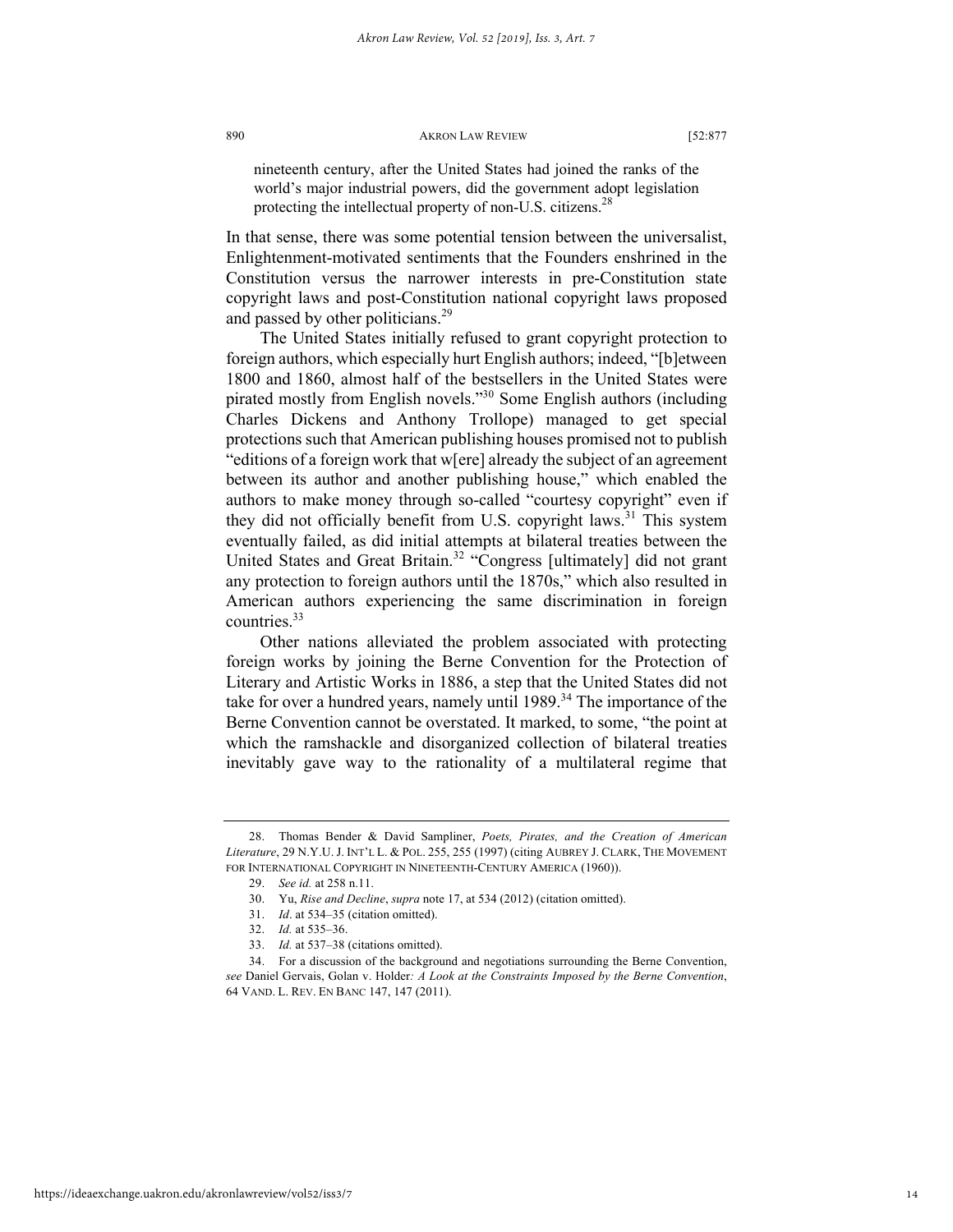established common standards of copyright protection."<sup>35</sup> It was also a time of uniting the civil and common law traditions of copyright. Indeed, these traditions "were brought together (and simultaneously tainted) in a treaty which stipulated the minimum conditions that signatories had to comply with. $136$  All this said, some scholars warn that the shape and membership of the Berne Convention in 1885 were in no way inevitable, but rather hinged on many political forces and contingencies.<sup>37</sup>

In the twentieth century, "the increasing value of intellectual property [was accompanied by] rapid increase in legislative activity, and concomitant lobbying activity."<sup>38</sup> Robert Merges does not believe that lobbying needs to be a cause of concern per se because it is what one would expect when "intellectual property now constitutes a crucial set of corporate assets in the new information economy."39 He acknowledges that "in some cases increased expenditures may be cause for concern. Both public choice theory and empirical evidence suggest that some types of intellectual property legislation may be prone to excessive privateinterest influence, or rent-seeking."<sup>40</sup> In his view, these examples include the extension of copyright terms (which he deems to be almost exclusively the result of such rent-seeking) and special protection when it comes to computer databases.<sup>41</sup>

Patents provide a particularly interesting area of study in the intellectual property public choice landscape. Scholars who conducted empirical research on patent lobbying expenditures and congressional behavior concluded, for example, that:

Congress does not have a point of view independent from the stakeholders in the patent system. Rather, their votes on the Patent Reform Act of 2007, H.R. 1908, reflect the participation and preferences of major stakeholders, such as the information technology industry, the pharmaceutical industry, the law associations, and the manufacturing sector. $42$ 

<sup>35.</sup> Lionel Bently & Brad Sherman, *Great Britain and the Signing of the Berne Convention in 1886*, 48 J. COPYRIGHT SOC'Y U.S.A. 311, 311 (2001) (citations omitted).

<sup>36.</sup> *Id.* at 312.

<sup>37.</sup> *Id.* at 339–40.

<sup>38.</sup> *See* Robert P. Merges, *One Hundred Years of Solicitude: Intellectual Property Law, 1900*– *2000*, 88 CAL. L. REV. 2187, 2189 (2000).

<sup>39.</sup> *Id.* at 2235.

<sup>40.</sup> *Id.* at 2236.

<sup>41.</sup> *See id.*

<sup>42.</sup> Jay P. Kesan & Andres A. Gallo, *The Political Economy of the Patent System*, 87 N.C. L. REV. 1341, 1413 (2009).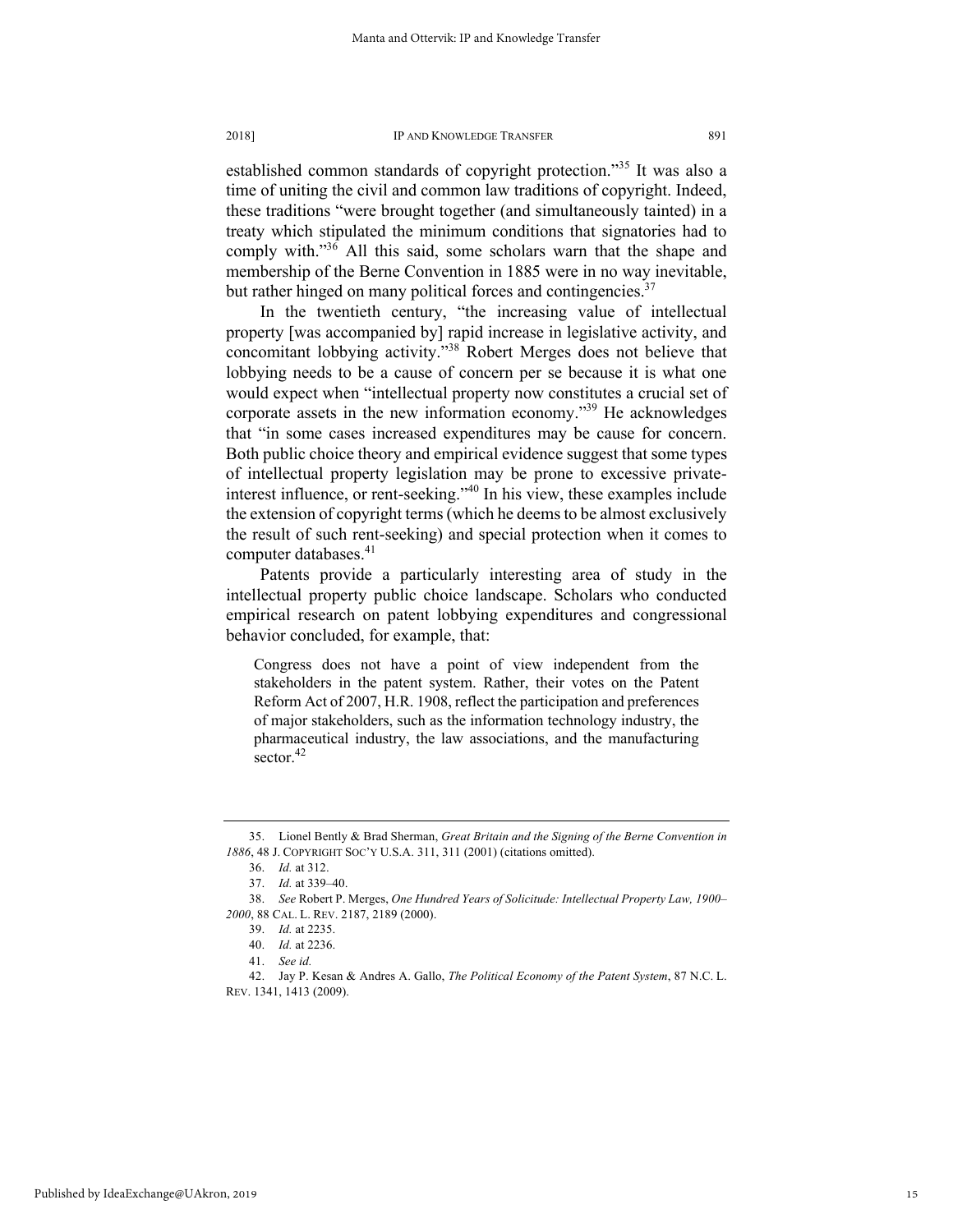This reflects a larger trend on the part of the pharmaceutical and biotechnological industries to advocate for stronger property rights, while large corporations specializing in software and information technology tend to prefer reduced protection.<sup>43</sup> The large software and IT companies fear "becoming hostage to small companies' patents" and thus favor less stringent enforcement.<sup>44</sup> Given the flexibility of congressmen when it comes to their patent policy votes, any relative increases in power on the part of pro-patent entities can lead to legislative proposals to increase patent infringement sanctions and/or enforcement.<sup>45</sup>

One of the mechanisms enabling proponents of stronger intellectual property protection is also that, generally speaking, once laws with relatively low penalties are passed, it can become comparatively easier to raise said sanctions over time.<sup>46</sup> This has had dramatic effects especially in the copyright arena, where the law covered an increasing number of behaviors and toughened its sanctions, which included the use of statutory sanctions against large-scale file-sharers in ways that the drafters could have never predicted.<sup>47</sup> This ratcheting effect did not encounter significant pushback from individual citizens and large media companies until the negative responses to the introduction of the Stop Online Piracy Act (SOPA) and Preventing Real Online Threats to Economic Creativity and Theft of Intellectual Property Act (PIPA or PROTECT IP Act), which both sought to address to a greater degree online IP offenses.<sup>48</sup> Around the same time, there was also public upheaval about the prosecution and suicide of internet activist and IP infringer Aaron Swartz.<sup>49</sup>

The last decade has thus brought with it a level of popular attention to and intervention into copyright policy that was essentially unprecedented. Patent policy, on the other hand, is still largely driven by the views of the big players. Most individuals generally do not become embroiled in patent infringement, but—as is the case for trademark

<sup>43.</sup> *Id.* at 1401.

<sup>44.</sup> *Id.* at 1370.

<sup>45.</sup> *See* Irina D. Manta, *The Puzzle of Criminal Sanctions for Intellectual Property Infringement*, 24 HARV. J.L. & TECH. 469, 512 (2011) [hereinafter Manta, *Puzzle of Criminal Sanctions*].

<sup>46.</sup> *See* Irina D. Manta, *The High Cost of Low Sanctions*, 66 FLA. L. REV. 157, 178 (2014).

<sup>47.</sup> *See id.* at 179–184.

<sup>48.</sup> *Id.* at 189–93.

<sup>49.</sup> *See, e.g.*, Steven Musil, *Researchers Honor Swartz's Memory with PDF Protest*, CNET (Jan. 13, 2013), https://www.cnet.com/news/researchers-honor-swartzs-memory-with-pdf-protest/ [https://perma.cc/98E7-43WY].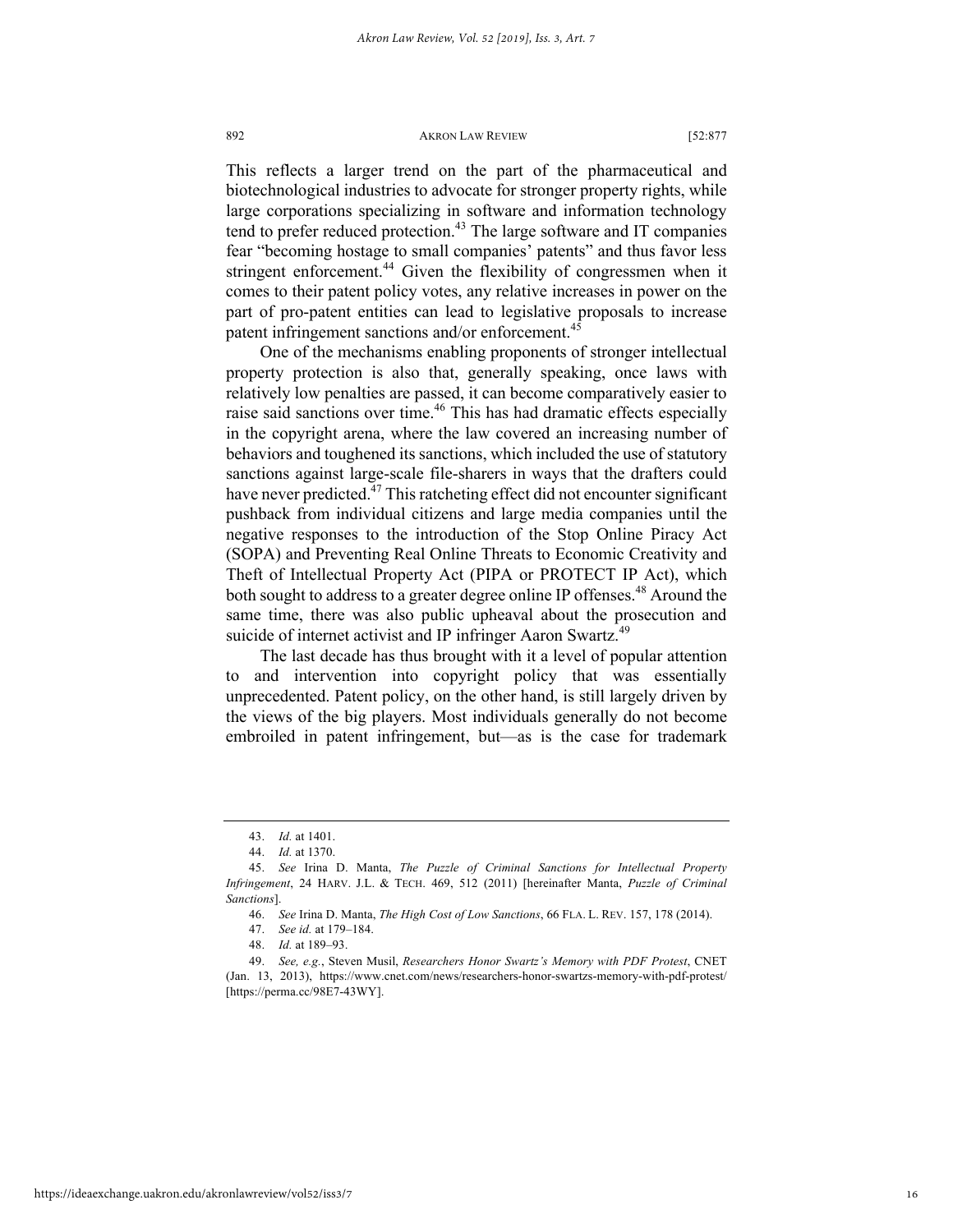infringement—this could change if technologies like 3D printing become more widely used and present new risks to intellectual property owners.<sup>50</sup>

The political landscape of American intellectual property law has generally been dominated by growth in value leading to a greater interest in protection. This expansion has not been entirely unbridled, as exemplified by safety valves such as the fair use doctrines in copyright and trademark law, or ultimately the broad pushback in the years leading up to and during the SOPA/PIPA Era. The large intellectual property owners have also had public relations limitations placed on them. For example, the Recording Industry Association of America (RIAA) mostly ceased pursuing individual users after popular backlash and the RIAA's expenditure of significant amounts of legal fees in exchange for little recovery.<sup>51</sup>

In the international context, after it reached developmental parity with other nations and with few exceptions like its initial reluctance to join the Berne Convention, the United States has been one of the major advocates of stronger sanctions and greater enforcement because that is what it sees as promoting the interest of its intellectual property producers. Like international intellectual property scholar Graeme Dinwoodie has stated, "as the leading exporter of intellectual property in the world, the United States is a strong advocate for treaty membership and implementation."52 Indeed, "[b]y the twentieth century, the United States was a leader in technological development and one of the world's military and economic leadership superpowers," which led in 1994 to its advocacy for the Agreement on Trade Related Aspects of Intellectual Property Rights (TRIPS).<sup>53</sup> One of the goals was to provide "a global disincentive to infringe patented products that were placed into the global stream of commerce."<sup>54</sup>

The trajectory of the United States' role in treaty negotiation and adoption is not particularly subtle: At the beginning of the nation's

<sup>50.</sup> *See* Irina D. Manta, *Intellectual Property and the Presumption of Innocence*, 56 WM. & MARY L. REV. 1745, 1780 (2015) (discussing this issue in the context of trademarks).

<sup>51.</sup> *See* Manta, *supra* note 45, at 514 (citing Ray Beckerman, *Ha Ha Ha Ha Ha. RIAA Paid Its Lawyers More Than \$16,000,000 in 2008 to Recover Only \$391,000!!!*, RECORDING INDUSTRY VS THE PEOPLE (July 13, 2010), http://recordingindustryvspeople.blogspot.com/2010/07/ha-ha-ha-haha-riaa-paid-its-lawyers.html [https://perma.cc/GL5Q-TGWP]).

<sup>52.</sup> GRAEME B. DINWOODIE ET AL., INTERNATIONAL AND COMPARATIVE PATENT LAW 233 (2002).

<sup>53.</sup> Simone A. Rose, *The Supreme Court and Patents: Moving Toward a Postmodern Vision of "Progress"?*, 23 FORDHAM INTELL. PROP. MEDIA & ENT. L.J. 1197, 1220 (2013).

<sup>54.</sup> *Id.* at 1221 (citing Todd Rowe, *Global Technology Protection: Moving Past the Treaty*, 4 MARQ. INTELL. PROP. L. REV. 107, 138 (2000) (identifying this task as the key reason for American negotiators to work with foreign ones to reach international intellectual property agreements)).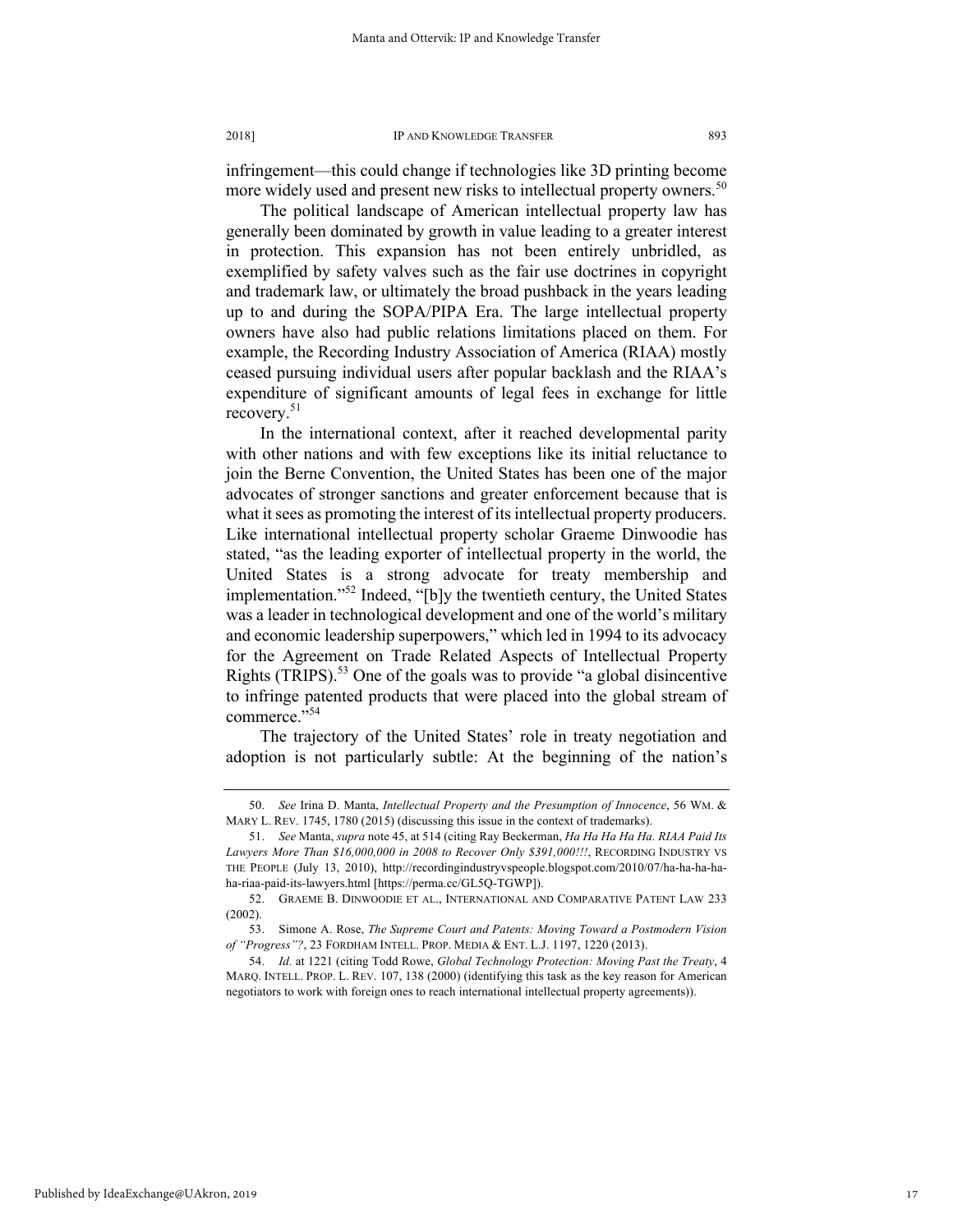history, the United States' role as an intellectual property consumer led to an appetite for free use of other countries' works. As the United States developed economically and moved from being a later-mover to an earlier-mover, it began demanding that other countries respect the boundaries of its patented inventions, copyrighted works, and trademarked goods. It will likely continue to do so unless it experiences a tipping point in maintaining its pole position in the hierarchy of intellectual property producers.

### *B. Intellectual Property and Development in Japan*

While the United States was arguably a later-mover in industrialization vis-à-vis Great Britain, Japan was an across-the-board later-mover when American gunboats under Matthew Perry forcibly opened its markets to the world in 1853 by pressuring Japan into a trade treaty with the United States. That treaty was quickly followed by a series of similar trade treaties with other Western powers. Already beset by numerous domestic challenges and general dynastic decline, the Tokugawa Shogunate did not survive the humiliation of the unequal treaties imposed upon it, and in 1868 the Shogunate was ended by the Meiji Restoration.<sup>55</sup> Coming during a period of Tokugawa dynastic decline, the treaties galvanized young, reform-minded samurai to organize around the emperor to overthrow the Shogunate and to enact reforms that would safeguard Japan from the Western encroachment that Japan and other East Asian countries increasingly suffered. As one of its first acts, in 1871, the new Meiji government sent the Iwakura Mission to all Western countries with whom it had been compelled to sign treaties. Led by Tonomi Iwakura, the mission had three goals: to make goodwill visits with the fifteen heads of state with whom Japan had been forced into diplomatic relations; to sound out these foreign governments on the possibility of renegotiating the unequal treaties Japan had been compelled

<sup>55.</sup> The Tokugawa Shogunate was the *de jure* feudal military government that ruled Japan between 1603 and 1868. John Whitney Hall, *Introduction*, *in* 4 CAMBRIDGE HISTORY OF JAPAN: EARLY MODERN JAPAN 4 (John Whitney Hall ed., 1991). *See generally* Joseph R. Strayer, *The Tokugawa Period and Japanese Feudalism*, *in* STUDIES IN THE INSTITUTIONAL HISTORY OF EARLY MODERN JAPAN (John Whitney Hall & Marius B. Jansen eds., 1968). The Meiji Restoration, enacted by the Meiji government that succeeded the Tokugawa Shogunate, was the series of political, social, and economic reforms that created modern Japan, turning it from a feudal country to an industrialized, developed country. Marius B. Jansen, *Introduction*, *in* 5 CAMBRIDGE HISTORY OF JAPAN: THE NINETEENTH CENTURY 5 (Marius B. Jansen ed., 1989). *See generally* WILLIAM G. BEASLEY, THE MEIJI RESTORATION (1972); JOHN H. SAGERS, ORIGINS OF JAPANESE WEALTH AND POWER: RECONCILING CONFUCIANISM AND CAPITALISM, 1830–1885 (2006).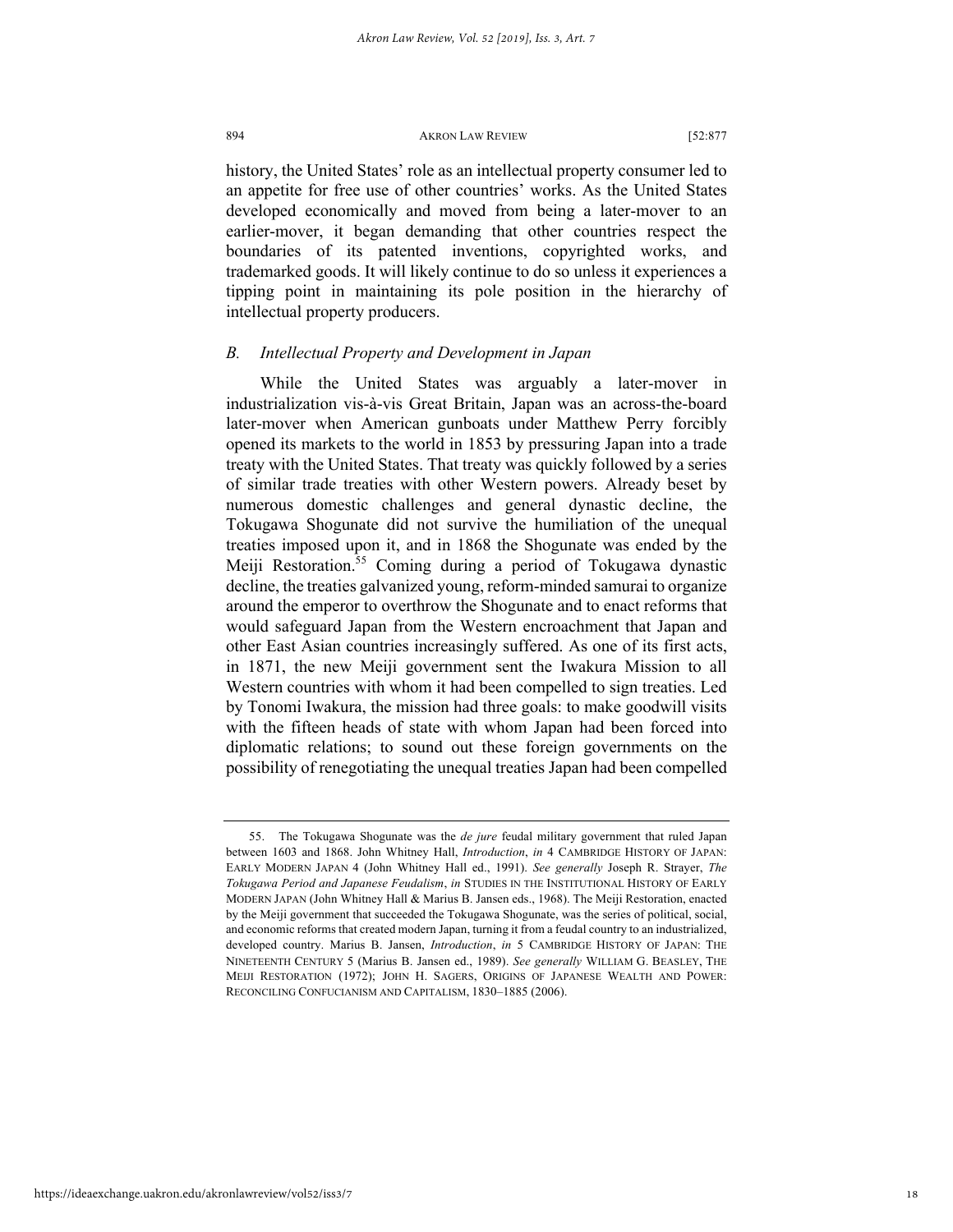to sign in the aftermath of the Perry Expedition; and finally, "to learn firsthand about the West and ferret out its secrets for success."<sup>56</sup>

While it might seem a long time ago today, the Meiji era continues to be important for modern Japan, especially when considering postwar industrial policy and intellectual property laws. Industrial policy goes back to the Meiji era, as do the roots of the fabled Ministry of Commerce and Industry and its successor, the Ministry of International Trade and Industry (MITI).<sup>57</sup> The Meiji Restoration also illustrates the level of institutional transformation required to successfully industrialize, and the comprehensive knowledge transfer that informed that institutional transformation.

The Iwakura Mission represents one of the most important and most organized campaigns of knowledge transfer in modern history. The Mission was assisted in its many ports of call by Japanese nationals who were sent out by the Meiji government to study in the West.<sup>58</sup> After quickly concluding meetings with the officials of host governments, the Mission spread out to study the political, economic, and social systems of the countries it visited. Its members were animated by two questions:

First .... How did the West come to arrive at its contemporary condition? To what, that is, could one attribute the wealth, power, and cultural achievements that seemed so evident everywhere in the United States and Europe. Second, how might the island nation of Japan . . . shape its own quest for modernity so that it too might enter the ranks of the world's advanced nations.<sup>59</sup>

Over the course of two years of close study of the West, the Japanese missioners found that the wealth and power they observed was the product of a specific historical process which had given the West a significant lead over Japan. However, that lead appeared to be only of some 40 years, and it could be closed and overcome with the right policies.<sup>60</sup> One critical way in which that gap could be closed would be through education:

<sup>56.</sup> JAMES L. MCCLAIN, JAPAN: A MODERN HISTORY 202 (2002) [hereinafter MCCLAIN, MODERN HISTORY].

<sup>57.</sup> CHALMERS JOHNSON, MITI AND THE JAPANESE MIRACLE: THE GROWTH OF INDUSTRIAL POLICY, 1925–1975 31, 81-111 (1984).

<sup>58.</sup> Ian Nish, *Introduction, in* THE IWAKURA MISSION IN AMERICA & EUROPE: A NEW ASSESSMENT 6–8 (Ian Nish ed., 1998).

<sup>59.</sup> MCCLAIN, MODERN HISTORY, *supra* note 56, at 173.

<sup>60.</sup> Marlene J. Mayo, *Rationality in the Meiji Restoration: The Iwakura Embassy, in* MODERN JAPANESE LEADERSHIP: TRANSITION AND CHANGE 357–58 (Bernard S. Silberman & H.D. Harootunian eds., 1966).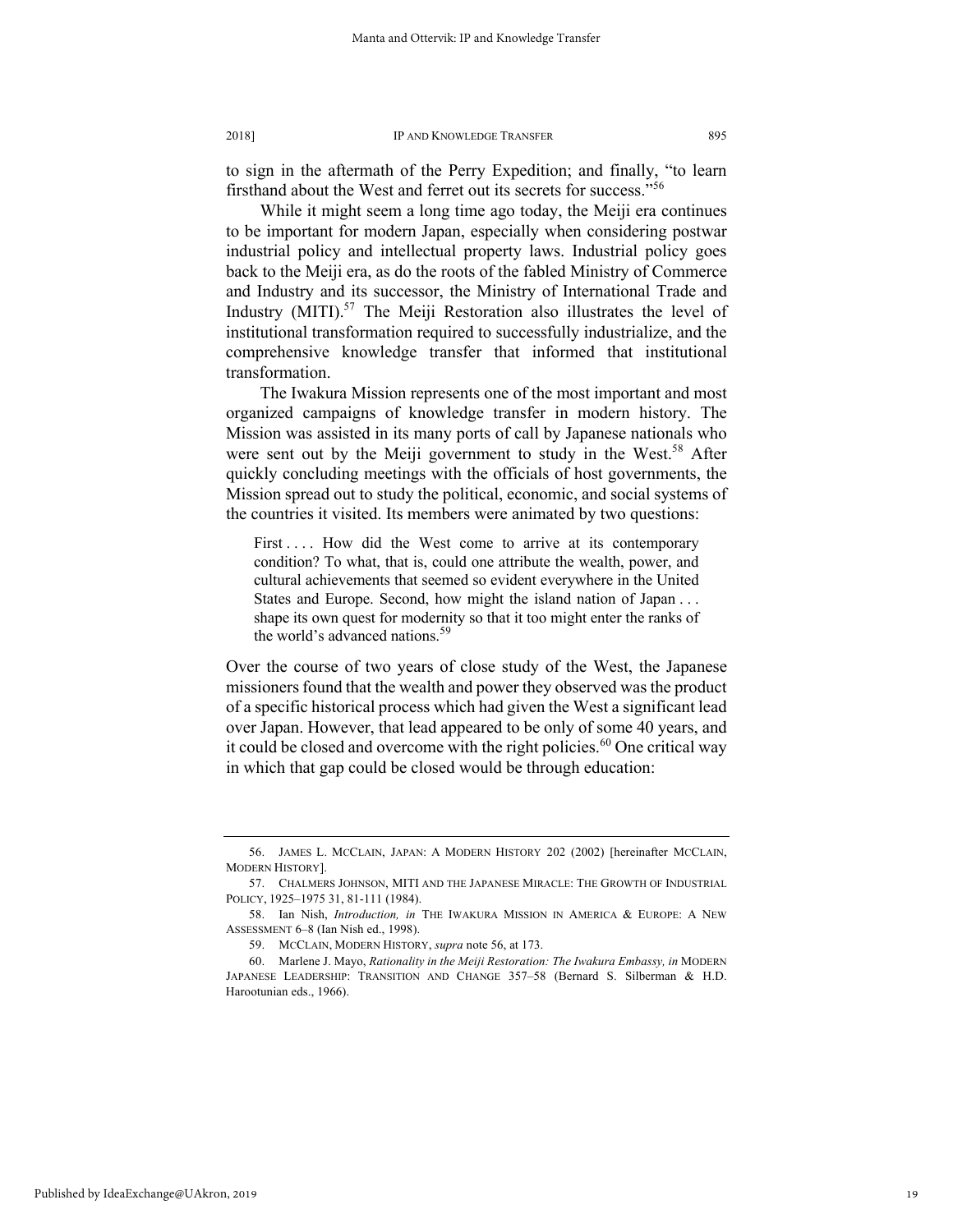We clearly must have schools if we are to encourage our country's development as a civilized country, improve ordinary people's knowledge, establish the power of the state, and maintain our independence and sovereignty. . . . Our people are no different from the Americans or Europeans of today: it is all a matter of education or lack of education.<sup>61</sup>

The conclusion was that of the many reforms the Meiji government had to make, education was among the most important. Already in 1872, before the end of the Iwakura Mission, the Meiji government created a modern school system with four-year compulsory education for boys *and* girls, likely based on the observation that in the advanced West both boys and girls were educated. As in the West at the time, education was seen as a way to impart useful skills, inculcate loyalty to the national state, and promote nationalism. $62$  As such, education was intimately linked with the overall Meiji project of attaining the "wealth and power" needed to survive in a hostile international system where the strong ate the weak.

The focus on education by the Meiji government is important for two reasons. On the one hand, human capital formation plays an important and in fact critical role in long-term economic growth. $^{63}$  On the other hand, the importance of education illustrates the transformative change that the Meiji leadership undertook. Japanese development strategy was not limited to importing any specific technique, technology, or body of science, as it was in nineteenth-century Khedivate Egypt.<sup>64</sup> The Meiji initiative to transform Japan was rooted in the Iwakura Mission's perception that the West's "wealth and technological advances were the products of customs and institutions that were fundamentally different from those in China and Japan."65 Beyond working on education, Meiji reformers also sought to transform the legal system.

<sup>61.</sup> TAKAYOSHI KIDO, 2 KIDO TAKAYOSHI NIKKI: THE DIARY OF TAKAYOSHI KIDO 126–27 (1933) (see comment – page 54 in Irokawa). TAKAYOSHI KIDO, 4 KIDO TAKAYOSHI MONJO: THE PAPERS OF TAKAYOSHI KIDO 320 (1933) (see comment – page 55 in Irokawa).

<sup>62.</sup> MCCLAIN, MODERN HISTORY, *supra* note 56, at 179, 260–263. *See generally* EUGEN WEBER, PEASANTS INTO FRENCHMEN: THE MODERNIZATION OF RURAL FRANCE 1870–1914 (1976); JOHN BOLI, NEW CITIZENS FOR A NEW SOCIETY: THE INSTITUTIONAL ORIGINS OF MASS SCHOOLING IN SWEDEN (1989); ANDY GREEN, EDUCATION AND STATE FORMATION: THE RISE OF EDUCATION SYSTEMS IN ENGLAND, FRANCE AND THE USA (1990); BENEDICT ANDERSON, IMAGINED COMMUNITIES: REFLECTIONS ON THE ORIGIN AND SPREAD OF NATIONALISM (2006).

<sup>63.</sup> Barbara Sianesi & John Van Reenen, *The Returns to Education: Macroeconomics*, 17 J. ECON. SURVS. 157, 157 (2003).

<sup>64.</sup> DAVID S. LANDES, THE WEALTH AND POVERTY OF NATIONS: WHY SOME ARE SO RICH AND SOME SO POOR 403–07 (1999) (describing Egyptian attempts to develop a textile industry based on Jumel cotton by importing European mechanization).

<sup>65.</sup> SAGERS, *supra* note 55, at 95.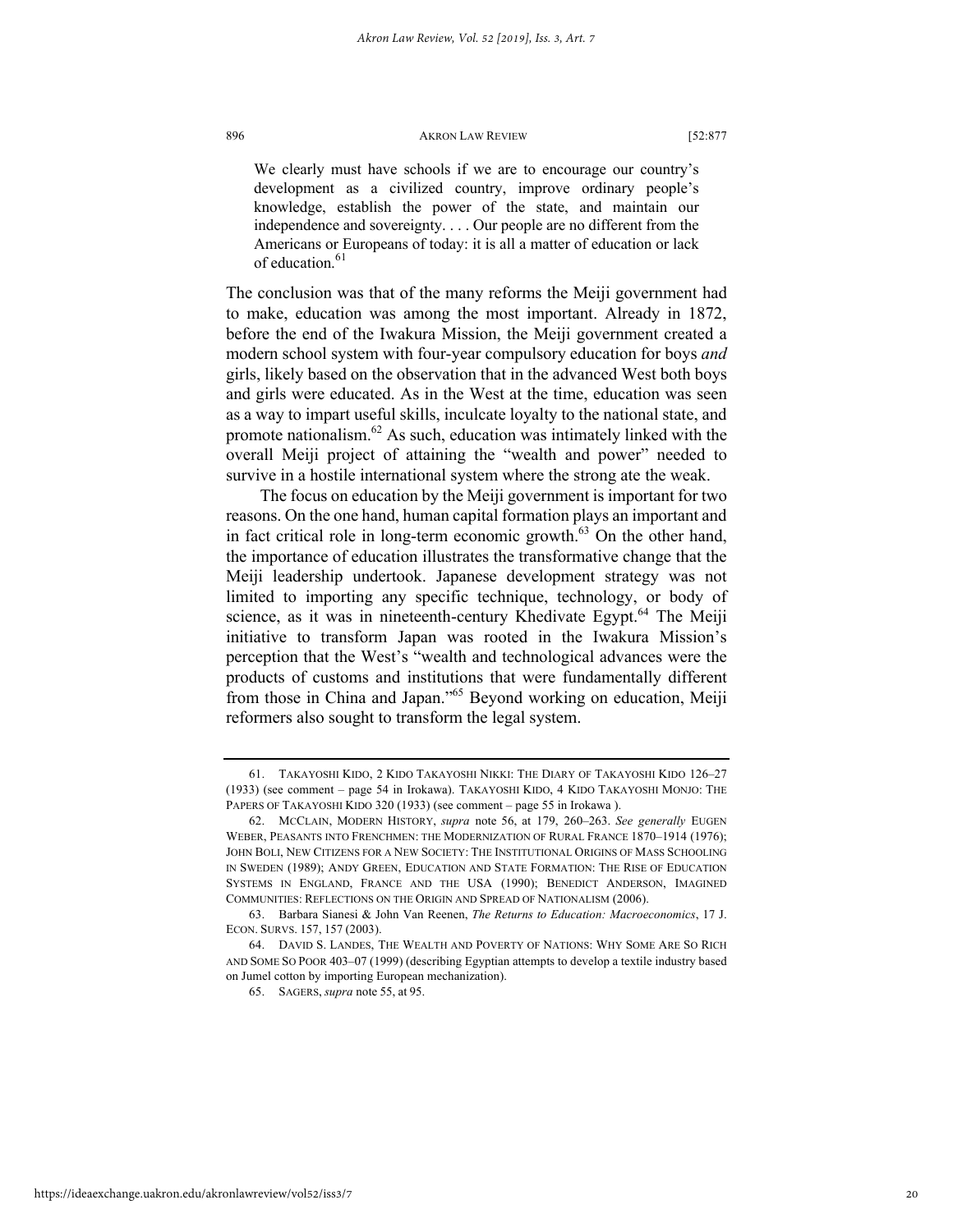That law was fundamental to the functioning of a modern country and its economy was not a hard argument to make in nineteenth-century Japan. Impersonal law<sup>66</sup> (before which everyone was equal)<sup>67</sup> administrated by a meritocratic bureaucracy in a highly centralized state has deep roots in Chinese and Japanese political theory, thought, and practice.68 However, law was primarily administrative and used "to maintain power and policy."<sup>69</sup> It was seen as an "instrument for the complete control of all citizens by the government; punishments were made severe enough to have exemplary effect upon the whole people; stern surveillance over the feudal barons and people insured peace and order; and government control was applied to economic activities."70 In other words, the legal system filled a practical function by furthering the interests of a state. However, Japan's legal system seemed arbitrary to

Western observers, and Meiji reformers realized that Japan could not hope to revise the unequal treaties imposed upon it until the country, in the eyes of the West, "became a nation governed in accordance with rational laws."<sup>71</sup> A constitution and legal system more recognizable by the West were needed, and both were cobbled together largely using foreign models.<sup>72</sup> Japan has a civil law system because this framework is easier to implement from scratch. The civil code was modeled on both German and French law, $^{73}$  while its commercial code was largely inspired by German example. $74$ 

The first patent law was created in 1871, several years before the civil and commercial codes were finalized, but it was considered a failure and quickly abolished.<sup>75</sup> The promulgation of the law became a priority because a patent system in general—and definitely one like the United States'—was seen as critical not necessarily to reward inventors, but to

<sup>66.</sup> VICTORIA TIN-BOR HUI, WAR AND STATE-FORMATION IN ANCIENT CHINA AND EARLY MODERN EUROPE 103 (2005).

<sup>67.</sup> *Id.* at 172.

<sup>68.</sup> Kia-Ngau Chang, *The Influence of Legalism Upon Japanese Government and Economy*. 3&4 TSING HUA J. CHINESE STUD. 1 (1963). *Cf.* SAGERS, *supra* note 55.

<sup>69.</sup> Dan Fenno Henderson, *Evolution of Tokugawa Law, in* STUDIES IN THE INSTITUTIONAL HISTORY OF EARLY MODERN JAPAN 214 (John W. Hall & Marius B. Jansen eds., 1968).

<sup>70.</sup> Chang, *supra* note 68, at 10.

<sup>71.</sup> MCCLAIN, MODERN HISTORY, *supra* note 56, at 185.

<sup>72.</sup> JOSEPH PITTAU, POLITICAL THOUGHT IN EARLY MEIJI JAPAN, 1868-1889 131–157 (1967); Daikichi Irokawa. *The Impact of Western Culture*. *in* CULTURE OF THE MEIJI PERIOD 56–58 (1985).

<sup>73.</sup> HIROSHI ODA, JAPANESE LAW 113–17 (3d ed. 2009).

<sup>74.</sup> Tomotaka Fujita, *The Commercial Code in Japan*, *in* 2 CODIFICATION IN EAST ASIA: SELECTED PAPERS FROM THE 2ND IACL THEMATIC CONFERENCE 122 (Wen-Yeu Wang ed., 2014); ODA, *supra* note 73, at 117.

<sup>75.</sup> Tom Nicholas & Hiroshi Shimizu, *Intermediary Functions and the Market for Innovation in Meiji and Taishō Japan*, 87 BUS. HIST. REV. 121, 136 (2013).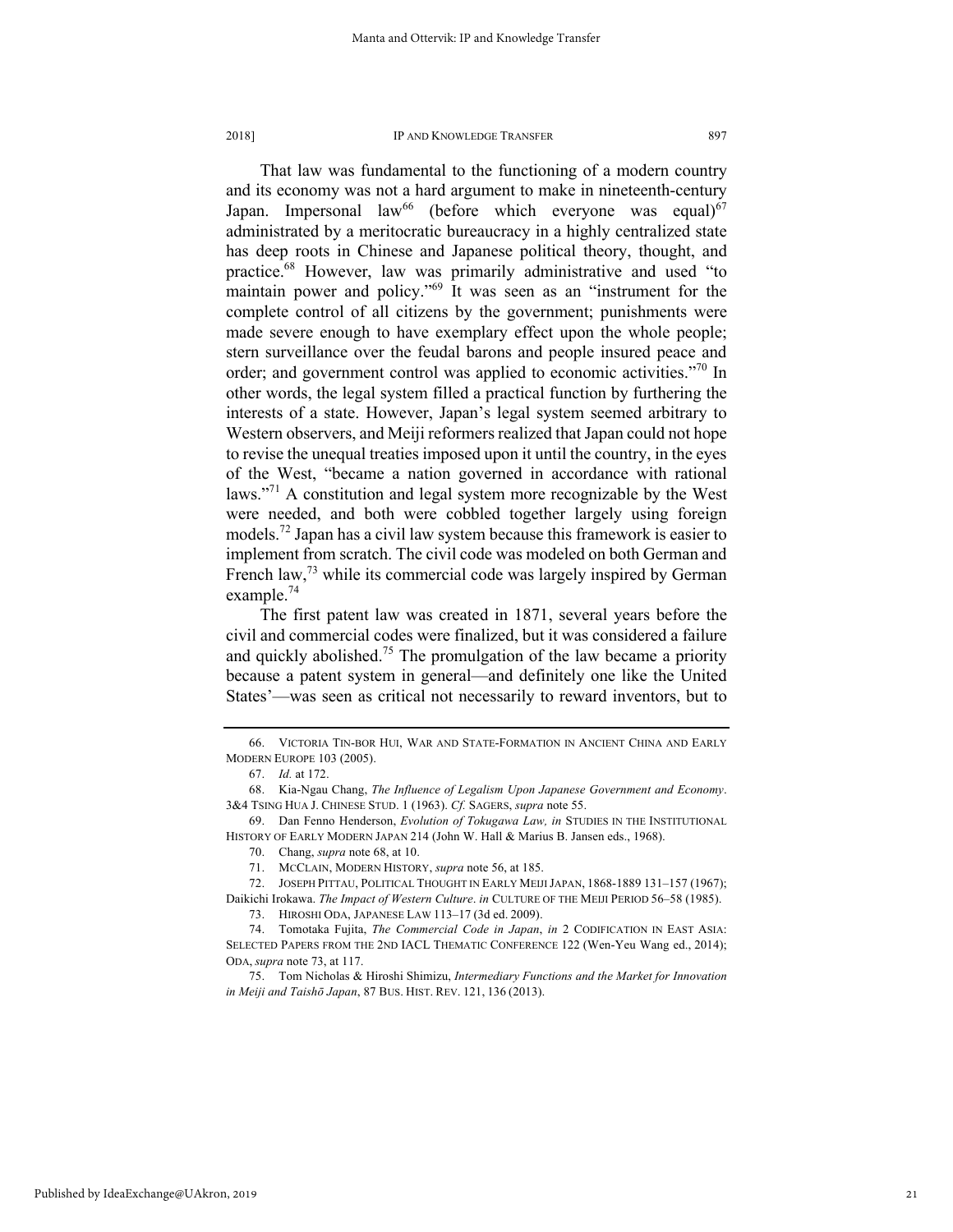encourage innovation.<sup>76</sup> In 1885, a new patent law was promulgated, and the ministry that would one day become MITI (rather than the Ministry of Justice) was given responsibility for patents. While Japan had bilateral treaties with a limited number of countries, it waited until 1899 to join the Paris Convention, which allowed foreigners to patent in Japan.<sup>77</sup> In 1899 Japan also joined the Berne Convention for the Protection of Literary and Artistic Works. This is, of course, similar to the United States' pattern of not extending intellectual property protection to foreigners until quite late. To no small degree, joining these conventions was part of the larger Meiji project of having the country be released from "semicolonial status" and reaching "acceptance into the comity of great powers."<sup>78</sup>

Already by the early twentieth century, there was a well-functioning domestic market for patents, suggesting a well-ordered system.<sup>79</sup> Furthermore, not only did American companies such as General Electric register thousands of patents in Japan, Japanese innovations were frequently patented in the United States. $80$  By the middle of the 1880s, patents per capita in Japan were rising rapidly, and over the course of forty years, Japan went from 0.6 percent of the United States' figure to 15 percent.81 Meiji-era investments in education and innovation paid quick dividends, with increasing licensing of patents by Japanese to foreign companies and significant independent technical advances.<sup>82</sup> In a qualitative and quantitative study examining "the role of domestic inventive activity versus international transfers of knowledge," Tom Nicholas finds extensive support for "the idea of a dynamic Japanese innovation sector," and for the idea that "Japanese inventors drove the level and structure of inventive activity towards that observed in technologically advanced nations."<sup>83</sup> In other words, in the pre-war period, the Japanese patent system was considered reliable by foreign companies. Far from simply reimplementing Western technology, Japanese companies were able to innovate independently.

In Japan, given the apparently good evidence for support for intellectual property protection and more significantly production, the

<sup>76.</sup> *Id.* at 135–36.

<sup>77.</sup> *Id.* at 137.

<sup>78.</sup> MCCLAIN, MODERN HISTORY, *supra* note 56, at 283.

<sup>79.</sup> Nicholas & Shimizu, *supra* note 75.

<sup>80.</sup> Shigehiro Nishimura, *International Patent Control and Transfer of Knowledge: The United States and Japan Before World War II*, 9 BUS. & ECON. HIST. 1, 9 (2011).

<sup>81.</sup> Nicholas & Shimizu, *supra* note 75, at 130.

<sup>82.</sup> *Id.* at 132.

<sup>83.</sup> Tom Nicholas, *The Origins of the Japanese Technological Modernization*, 48 EXPLORATIONS IN ECON. HIST. 272, 288 (2011).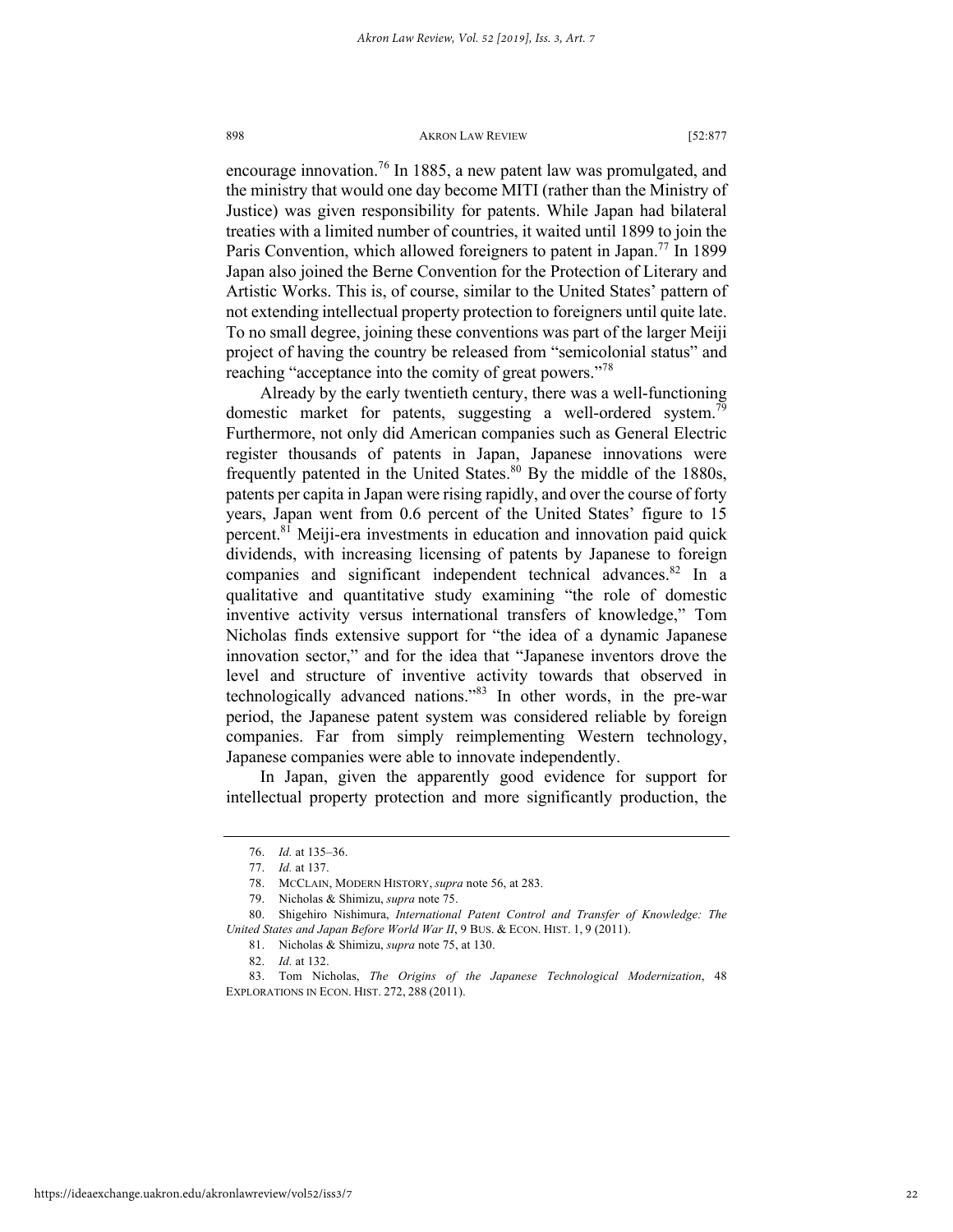overall picture of protection and infringement is muddled by the post-war complaints of widespread patent infringement and "unfair competition."84 John Lindgren and Craig Yudell stated in 1994:

According to recent Tokyo press reports, the United States and Japan are once again at war–this time, though, it is a "Patent War." Over the last decade, American companies have become extremely aggressive in seeking worldwide protection from infringement of their intellectual property. American corporations have recently focused their efforts on the high-tech companies of Japan. These American companies have gone beyond asserting U.S. patents against imports of Japanese companies in the United States and are now actively pursuing patent protection against Japanese companies in Japan itself. Those Japanese companies, of course, are responding in kind, spending large amounts of money and labor on patent acquisition, both in Japan and in the United States.<sup>85</sup>

The authors present clear examples of what can perhaps charitably be called questionable behavior by Japanese companies and by the Japanese patent office, chief among which is the thirty-year processing time for Texas Instruments' Kilby patent of the integrated circuit.<sup>86</sup> This respite allowed Japan to develop its own semiconductor industry. That is not to say that the delay was a complete loss for Texas Instruments. Being awarded a patent in 1989, as opposed to 1959, proved lucrative to the company because Japan's semiconductor industry was by the late 1980s several orders of magnitudes larger than it had been in the late 1950s, and the company's royalties were correspondingly larger. $87$ 

Given the technical proficiency and innovativeness of Japanese industry before the war, it seems unlikely that Japanese infringement was as widespread as claimed in the American press. More likely is perhaps that while Japan had massive production capacity (a high capacity for innovation especially in the reductions of cost and complexity) but comparatively little intellectual property, the United States at the time had less production capacity (was less able or willing to produce at low cost) but had comparatively more intellectual property.<sup>88</sup> In retrospect, it would seem that patents were wielded by American companies, and by extension

<sup>84.</sup> *See* Robert B. Reich, *Is Japan Out to Get Us?*, N.Y. TIMES para. 5 (Feb. 9, 1992), https://www.nytimes.com/1992/02/09/books/is-japan-out-to-get-us.html [https://perma.cc/G4PS-Y7RT].

<sup>85.</sup> Lindgren & Yudell, *supra* note 15, at 2.

<sup>86.</sup> *Id.* at 7.

<sup>87.</sup> *Id.* at 8.

<sup>88.</sup> *Id.* at 4.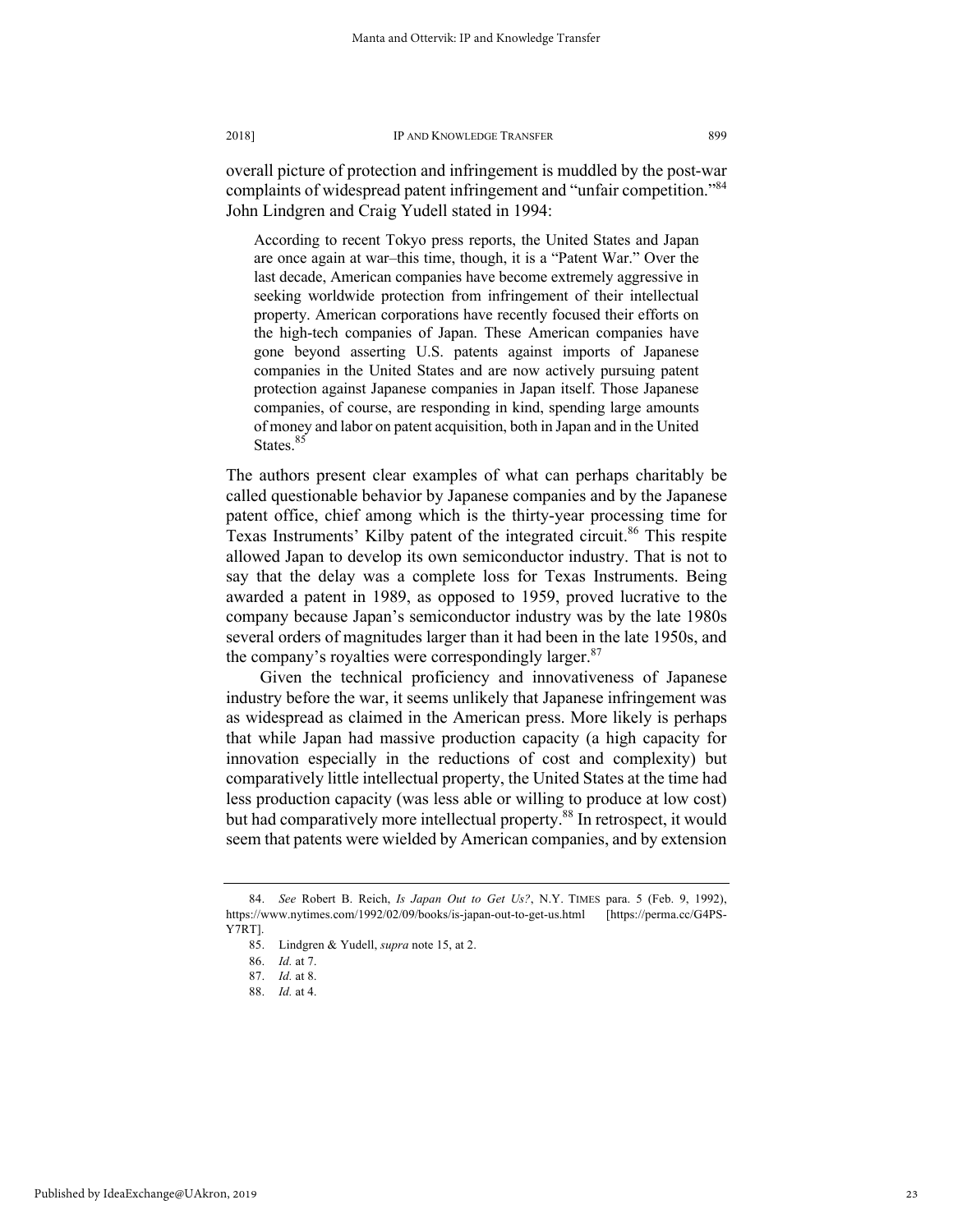the American government, to negate the Japanese later-mover advantage in high technology.

Over the course of the 1990s, headlines about Japanese-American patent wars disappeared when Japan entered its Lost Decade (a decadelong period of economic stagnation following the collapse of an asset bubble). Increasing competition from other East Asian economies coincided with the ability of the United States to take a commanding lead in the computer revolution, which included companies like IBM, Intel, Microsoft, Hewlett Packard, Dell, and Apple leveraging the unique innovation pipeline of Silicon Valley.<sup>89</sup> With the acquisition and production of vast amounts of intellectual property (not least the copyrighted material owned and produced by the film and music studios that were bought by Japanese companies), Japan in the 1990s found itself like the United States before it with less and less production capacity relative to the rapidly expanding value of its intellectual property.<sup>90</sup> After a decade of antagonism, the Japanese and United States governments began cooperating on strengthening intellectual property protection domestically as well as internationally. Later-mover Japan had by the 1990s become an earlier-mover relative to the rest of East Asia in general, and to China in particular.

#### *C. Intellectual Property and Development in China*

While 2018 saw the fortieth anniversary of the beginning of the Opening Up and Reform Era in China, it also witnessed the anniversary of another series of policies that were in some ways more consequential, the 1898 Hundred Days of Reform. Thirty years after Japan's Meiji Restoration, China's Qing Dynasty began its own (eventually aborted) attempts to self-strengthen. $91$  Those ultimately failed to have an effect, with the emperor who initiated them *de facto* deposed, and with key would-be reformers punished. The continued dynastic decline and popular hardship set off an increasingly frantic search for a solution to China's travails. As miseries multiplied, intellectuals became ready to jettison any knowledge or traditional practice that did not promote the national imperative of restoring China's wealth and power. As had been the case in Japan, regardless of provenance, any knowledge or practice that had

<sup>89.</sup> *See generally* Samuelson, *supra* note 16.

<sup>90.</sup> Sadao Nagaoka, *Determinants of High-Royalty Contracts and the Impact of Stronger Protection of Intellectual Property Rights in Japan*, 19 J.JAPANESE & INT'L ECONS. 233, 235 (2005). 91. Shiping Hua, *The Meiji Restoration (1868) and the Late Qing Reform (1898) Revisited:*

*Strategies and Philosophies*, 21 EAST ASIA 3, 6 (2004).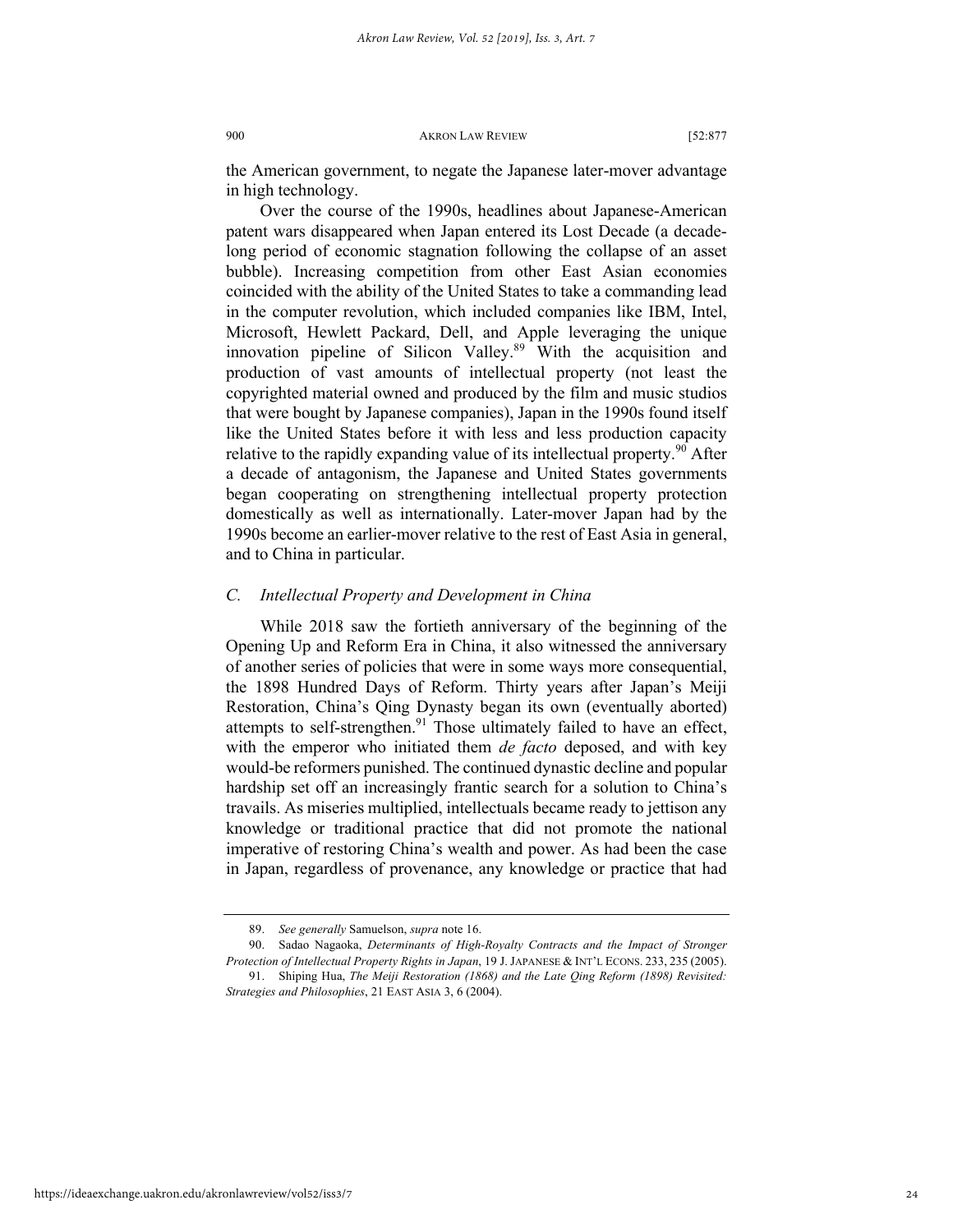practical value would be adopted.<sup>92</sup> While Japan had seemed a promising model to many, in the end the Soviet Union's anti-imperialism and success in "turning a poor agrarian economy into an industrial powerhouse" made communism the more attractive model to China.<sup>93</sup>

In the early twentieth century, for many poor countries the model of the Soviet Union seemed to offer the fastest method for achieving wealth and power. The acceptance of Marxist-Leninism was in the case of China never slavish, and Chinese leadership has been willing to learn from foreign and domestic<sup>94</sup> examples and experiments. Like Japan, China made full use of the later-mover advantage as it used, experimented with, and implemented social, economic, and political reforms.

The first thirty years of the new republic saw massive basic infrastructure investments, human capital formation, and the creation of a manufacturing base. While these investments all became important for the explosive economic growth in the last decades of the twentieth century,  $95$ the human capital investments of earlier decades played a particularly large role.<sup>96</sup> China had begun the twentieth century with one of the lowest literacy rates among twenty to twenty-four year olds, and by the time of the Opening Up and Reform Era, it had (among the young) literacy rates similar to those of the West. $97$  By the time of the Reform Era, Chinese labor was cheap (as in low-cost, but highly qualified) compared to other developing countries outside of East Asia.

97. Ottervik, *supra* note 3.

<sup>92.</sup> ORVILLE SCHELL & JOHN DELURY, WEALTH AND POWER: CHINA'S LONG MARCH TO THE TWENTY-FIRST CENTURY loc. 80–108 (2013) (ebook).

<sup>93.</sup> NILS GILMAN, MANDARINS OF THE FUTURE: MODERNIZATION THEORY IN COLD WAR AMERICA 42 (2003).

<sup>94.</sup> *Cf.* Sebastian Heilmann, *Policy Experimentation in China's Economic Rise*, 43 STUD. COMP. INT'L DEV. 1 (2008).

<sup>95.</sup> Y. Y. Kueh, *The Maoist Legacy and China's New Industrialization Strategy*, 119 CHINA Q. 420, 422 (1989).

<sup>96.</sup> JEAN DREZE & AMARTYA SEN, INDIA: ECONOMIC DEVELOPMENT AND SOCIAL OPPORTUNITY 73–75 (1995). *See also* Amartya Sen, *Passage to China*, N.Y. REV. BOOKS (Dec. 2, 2004), https://www.nybooks.com/articles/2004/12/02/passage-to-china/ [https://perma.cc/4ZJF-K7DZ]; *Amartya Sen, What China Could Teach India, Then and Now*, ASIA SOC'Y (Feb. 17, 2005), https://asiasociety.org/amartya-sen-what-china-could-teach-india-then-and-now [https://perma.cc/VT58-55TQ].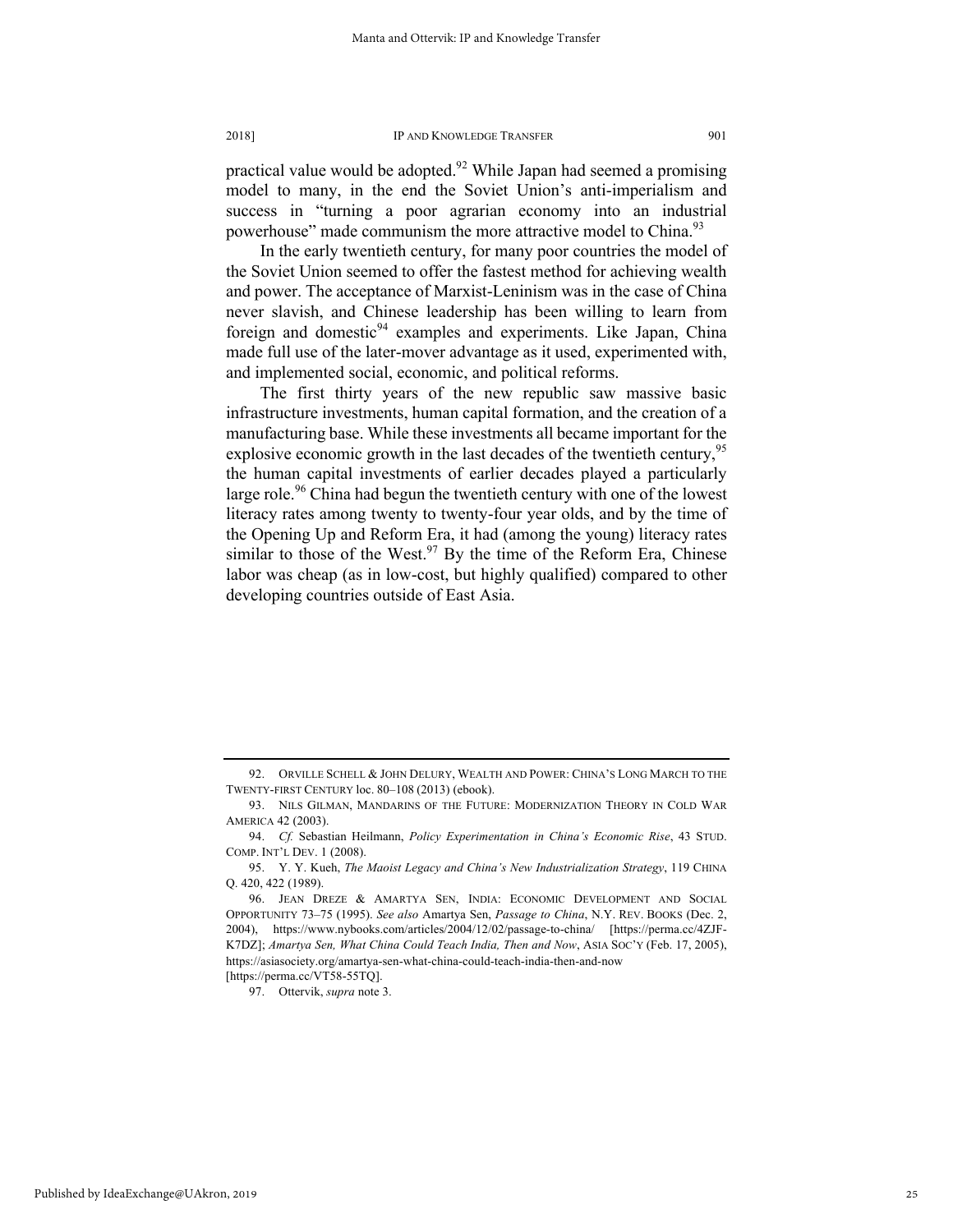

**Figure 4. Regional Economic Growth in China 1954–2014**

In terms of economic growth, the significant difference between the pre- and post-Reform Era was stability of growth, and not the absence or presence of growth itself. The average yearly economic growth rate between 1953 and 1978 was 6.5%; between 1978 and 2008 this number was 9.9%. Either number puts China in line with the economic growth of the rest of East Asia in the same time period. The significant difference between the two time periods was that before 1978, economic growth rates were subject to wild swings, with a 50% difference between peaks and troughs, while later economic growth was more stable and predictable.<sup>98</sup> These swings were the most violent in the first twenty years, and from the end of the 1960s, GDP per capita grew consistently. As shown in Figure 4, the apparent lack of economic growth before the Reform and Opening Up Era is largely a product of the scale of the cumulative post-Reform economic growth.99 While GDP per capita for any year might be arguable, the trend is congruent with improvements in

<sup>98.</sup> Shaoguang Wang, *Steadfastly Maintain Our Direction and Explore New Roads: Sixty Years of Socialist Practice in China*, 31 SOC. SCI. CHINA 21, 29 (2010).

<sup>99.</sup> CHINA DATA ONLINE, https://www.china-data-online.com/ [https://perma.cc/8K8A-HCMR].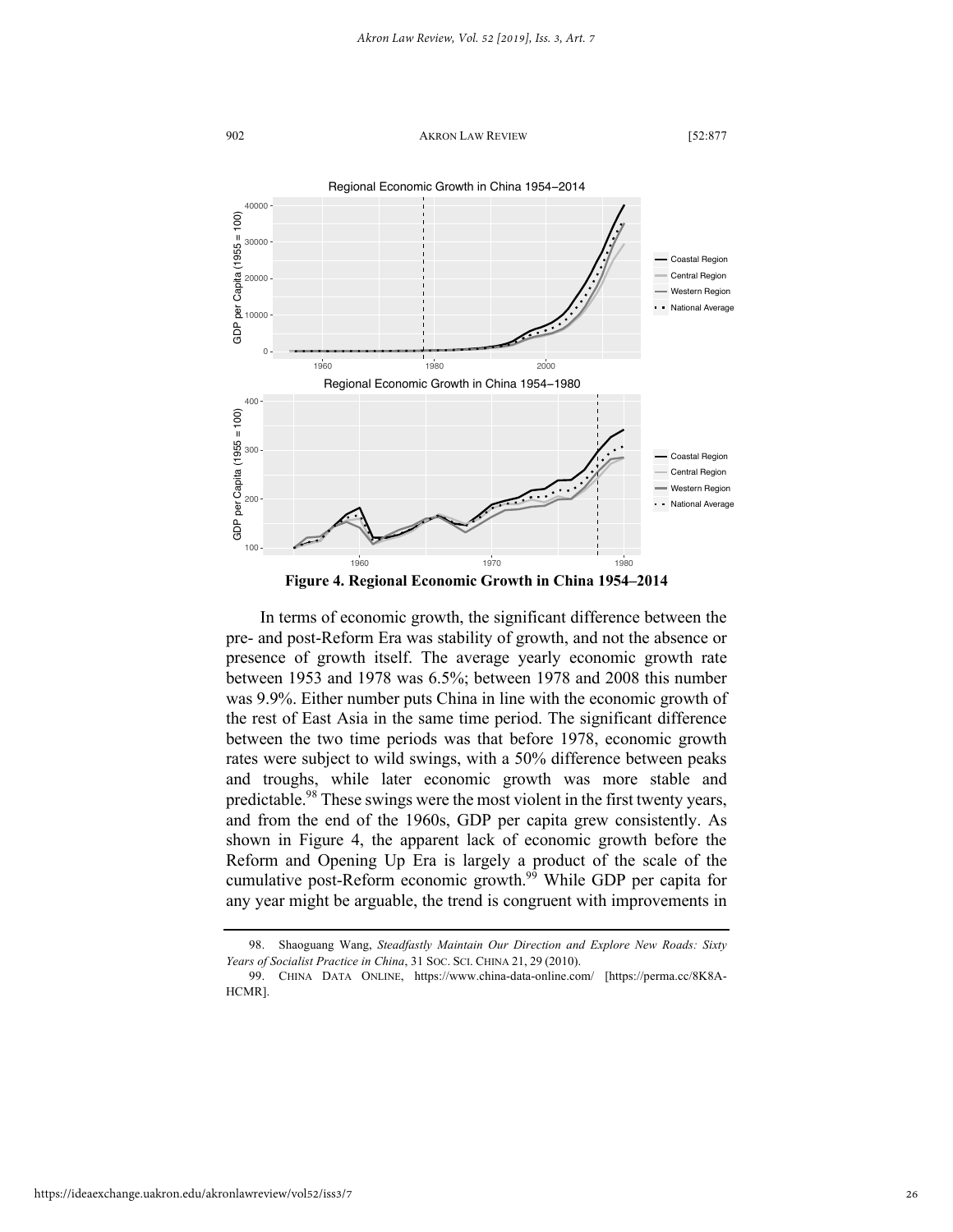education, health, and agricultural productivity.<sup>100</sup> Furthermore, as argued by Amartya Sen and others, the economic growth of China is the product, not the driver, of human capital investments made over long periods of time. China chose a development strategy that, in broad strokes, was not too dissimilar from that of the rest of East Asia, which is to say significant upfront investments in education, agricultural productivity, and economic equality, with largely similar long-term results—high economic growth.

Unlike China's economic development, China's modern legal system is a more recent phenomenon. At the foundation of the People's Republic, large parts of the country had been outside the control of the central government for decades. State-building—along with the construction of a legal system—was a critical task for the new government. The first decade of the new republic was largely one of institutionalization and legalization, with the promulgation of the first constitution in 1954, and with the building of a judicial system. The 1960s and early 1970s, by contrast, saw extensive deinstitutionalization and deprofessionalization.<sup>101</sup> By the 1980s, two-thirds of all judges lacked law degrees, and before the 1995 Judges' Law, "judges in China were not treated as legal professionals."102 The reason why such a small percentage of judges had a formal judicial education was that the newly reopened "Ministry of Justice announced in 1982 that no less than 57,000 'outstanding army officers' [were] given [abbreviated] legal training, prior to being assigned to the court system."<sup>103</sup> These judges were complemented by about 200,000 "judicial workers" who were to serve as what might be called "barefoot" lawyers.<sup>104</sup>

In China, as in Japan, rule by law is a tradition with long roots, and the judicial system filled primarily an administrative as opposed to a judicial function.<sup>105</sup> After 1995, the judicial system was quickly professionalized, and "[t]he proportion of judges holding [legal] degrees

<sup>100.</sup> *See generally* Chris Bramall, *Origins of the Agricultural "Miracle": Some Evidence from Sichuan*, 143 CHINA Q. 731 (1995); Zhun Xu, *The Chinese Agriculture Miracle Revisited*, 47 ECON. & POL. WKLY. 51 (2012).

<sup>101.</sup> Kam C. Wong, *The Police Legitimacy Crisis and Police Law Reform in China: Part I*, 6 INT'L J. POLICE SCI. & MGMT. 199, 206 (2004).

<sup>102.</sup> Weixia Gu, *Courts in China: Judiciary in the Economic and Societal Transitions*, *in* ASIAN COURTS IN CONTEXT 495 (Jiunn-Rong Yeh & Wen-Chen Chang eds., 2014).

<sup>103.</sup> JONATHAN D. SPENCE, THE SEARCH FOR MODERN CHINA 705 (1990).

<sup>104.</sup> *Id.* ("Barefoot" refers to the "barefoot doctors," individuals who during the 1960s received medical training, but not a degree, and then traveled from village to village to tend to medical needs.).

<sup>105.</sup> Thomas Carothers, *The Rule of Law Revival*, FOREIGN AFF. (March/April 1998), https://www.foreignaffairs.com/articles/1998-03-01/rule-law-revival [https://perma.cc/4P6Z-TTSG] (distinguishing rule by law from rule of law); Gu, *supra* note 102, at 487.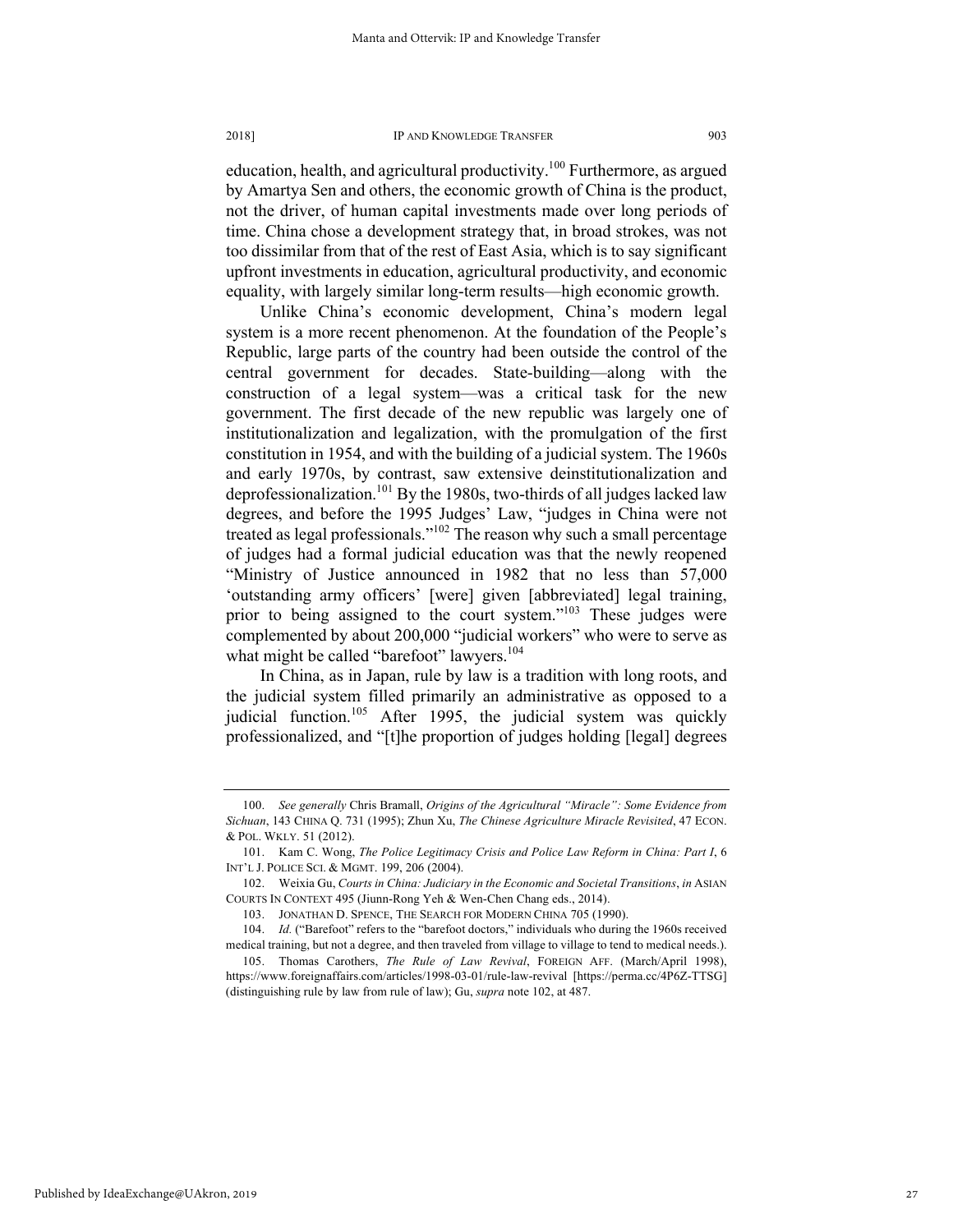increased from 7 percent in 1995 to 56 percent in 2006."<sup>106</sup> For the first decades after the Opening Up and Reform Era, China was, for most intents and purposes, without a recognizable judicial system. In the years leading up to and following China's accession to the WTO, the government made strenuous efforts to provide broader legal training, but the relationship between judicial and administrative power in China will be complex for the foreseeable future. $107$ 

As was the case in Japan some 110 years previously, a discussion of the role of patents in economic development had taken place before the creation of a modern legal system in China.<sup>108</sup> A law protecting the proprietary rights of an inventor had been promulgated in the early 1950s, but it was superseded in 1963 by new regulations which emphasized the importance of freely sharing information.<sup>109</sup> In 1978, the rights of an individual inventor were once again recognized, but the tension between individual reward and social benefit created extensive debate.<sup>110</sup>

Just like in Japan a century earlier, the patent system was seen as a means to promote invention, rather than reward individual inventors; inventors received a limited monopoly as remuneration for their work or "distribution according to labor."<sup>111</sup> A patent was seen as a relative right, not an absolute one, and the 1984 Patent Law suggested that "not only is the patentee obligated to work the patent, but the government may grant a compulsory license to a party who exhibits a need to make use of the patented technology."<sup>112</sup> Similar to patents, trademarks were first legally regulated in China in the early 1950s. Exclusive use was abolished in 1963 to make trademarks into signifiers of quality rather than source indicators.113 A 1981 analysis found that the 1963 regulations had largely not succeeded in safe-guarding quality, and by 1982 a new Trademark Law was promulgated, encouraging manufacturers to grow sales and profits by developing consumer demand for their products.<sup>114</sup>

The purpose of the 1984 Patent Law was manifold: in the (then-) near term, to encourage knowledge transfer by foreign companies by offering

<sup>106.</sup> Gu, *supra* note 102, at 503 (citations omitted).

<sup>107.</sup> Jerome Alan Cohen, *China's Legal Reform at the Crossroads*, 2 FAR EASTERN ECON. REV. 23 (2006).

<sup>108.</sup> L. Mark Wu-Ohlson, *A Commentary on China's New Patent and Trademark Laws*, 6 NW. J. INT'L L. & BUS. 86, 88 (1984).

<sup>109.</sup> *Id.* at 89–90.

<sup>110.</sup> *Id.* at 90, 93.

<sup>111.</sup> *Id.* at 94 (citations omitted).

<sup>112.</sup> *Id.* at 95.

<sup>113.</sup> *Id.* at 111.

<sup>114.</sup> *Id.* at 112–13.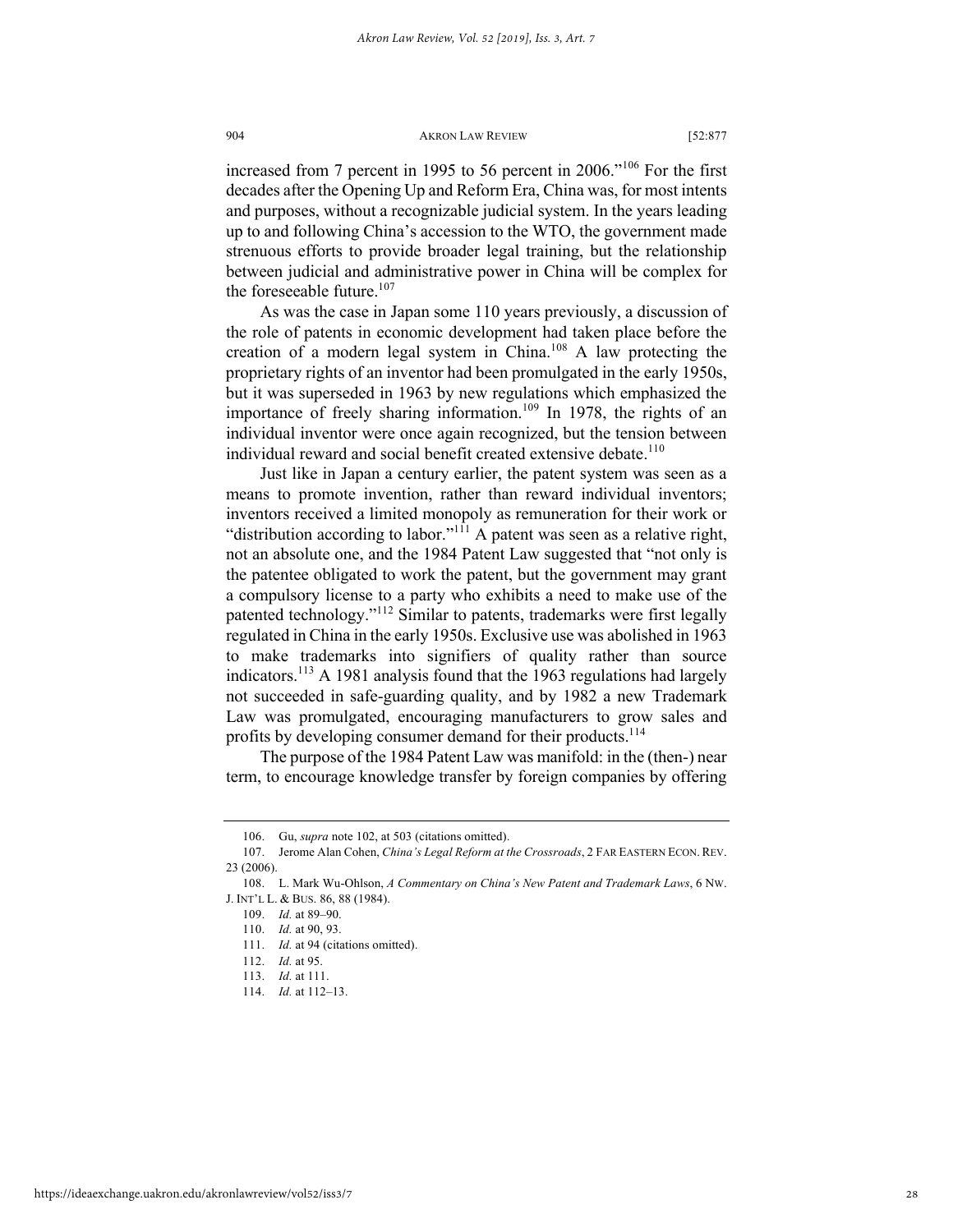them intellectual property protection; in the medium term, to encourage domestic invention and innovation; and in the very long term, to ensure reciprocal protection and guard Chinese intellectual property from expropriation by foreigners.<sup>115</sup> Intellectual property protection in China was then, as had been the case in Japan, not something imposed from the outside, but rather chosen for its instrumental value. Foreign pressure to strengthen intellectual property protection played a role for its development, but the domestic factors behind the strengthening of intellectual property protection were numerous.<sup>116</sup>

Hand-in-hand with China's economic development, strengthening of domestic (and increasingly exported) brands, and investments in (plus returns to) domestic research and development, China has joined international intellectual property treaties.<sup>117</sup> Initially a quiescent observer, China has become increasingly active in international organizations, and has established bilateral relations in the same way the United States and the European Union have.<sup>118</sup>

The Trump Administration's complaints of rampant intellectual property infringement by China<sup>119</sup> are largely the same as U.S. complaints during the 1980s: "During the 1980s and 1990s, the United States repeatedly threatened China with economic sanctions, trade wars, nonrenewal of most-favored-nation status, and opposition to China's entry into the World Trade Organization (WTO)." $120$ As discussed above, for most of this period China was without a judicial system comparable to that found in the West. U.S. and Western complaints of intellectual property infringement were not hard sells in China because strong intellectual property protection was seen as fundamental for long-term economic growth throughout the Reform Era. In 2006 President Hu Jintao remarked that "the building of China's system of intellectual property right [sic] and vigorously upgrading the capacity of creation, management, protection and application regarding intellectual property are our urgent need [sic] for the purpose of enhancing independent and self-driven innovation capabilities and building an innovation-oriented country."<sup>121</sup> In other words, intellectual property production and protection were seen by the top leadership as critical to China's future

<sup>115.</sup> *Id.* at 91–92.

<sup>116.</sup> *See generally* Yu, *China Puzzle*, *supra* note 17.

<sup>117.</sup> Peter K. Yu, *The Middle Kingdom and the Intellectual Property World*, 13 OR. REV. INT'L

L. 209, 222 (2011).

<sup>118.</sup> *Id.* at 223–50.

<sup>119.</sup> OFFICE OF THE U.S. TRADE REPRESENTATIVE, *supra* note 2.

<sup>120.</sup> Yu, *Rise and Decline*, *supra* note 17, at 529.

<sup>121.</sup> *Id.* at 530.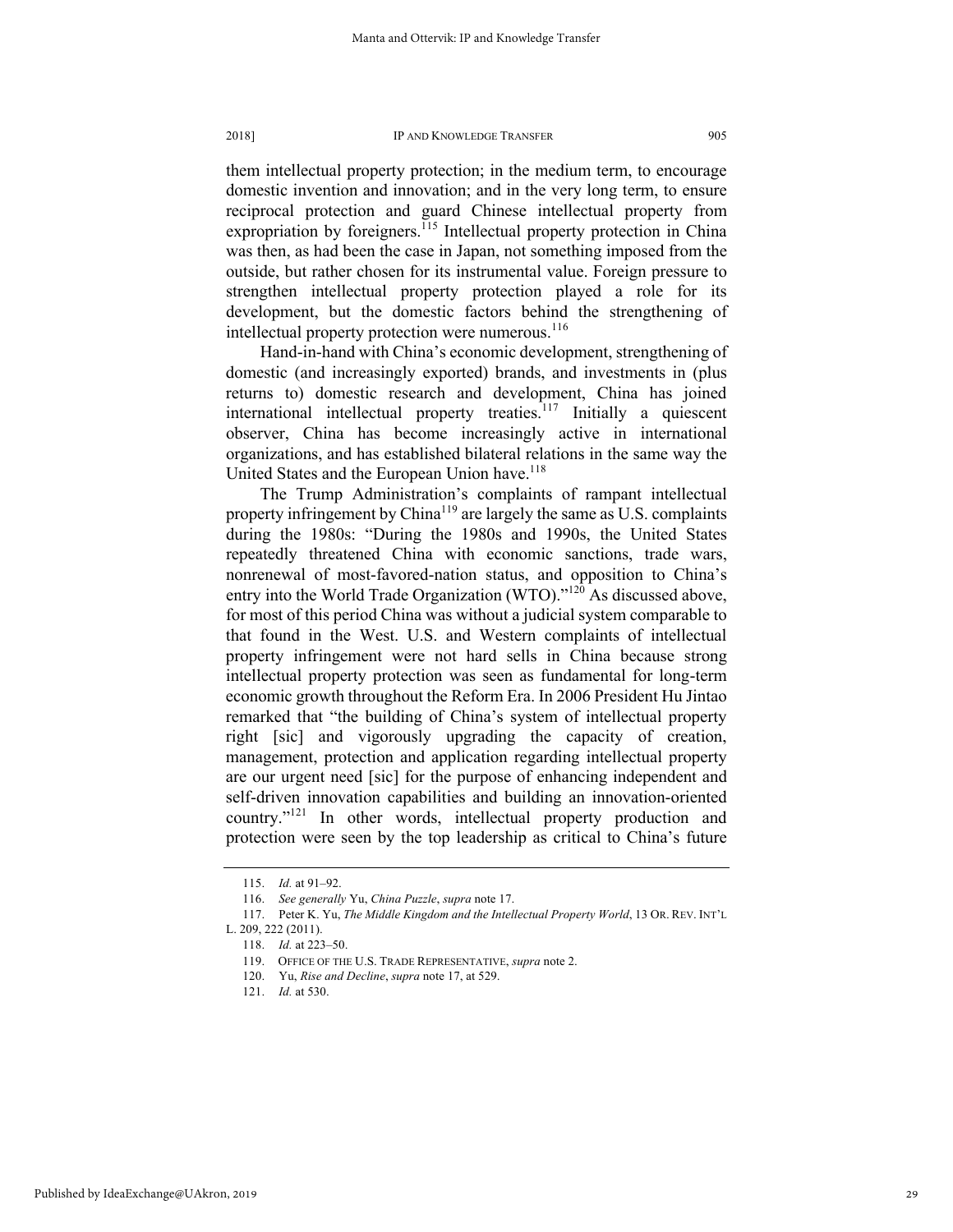economic development. Ten years later, strengthening intellectual property rights was a key part of Made in China  $2025$ ,  $^{122}$  China's nowdownplayed industrial policy.<sup>123</sup>

As shown above in Figure 2, China's policy to increase intellectual property production has borne fruit as trademark and patent applications by Chinese entities have surpassed those of American or Japanese entities. While the quality of some (or even many) of the patents might be debatable, what is important is that in high tech (as shown by strategic patenting<sup>124</sup>), a large quantity of patents has a quality all of its own. A large patent portfolio protects against legal aggression by competitors, and Chinese companies are building large patent portfolios for their protection.<sup>125</sup> Just like Japanese companies, in response to U.S. intellectual property suits, began to acquire and develop their own considerable arsenal of intellectual property—if for no other reason than as a defense—Chinese companies now seem to be doing the same. Given the accelerating rate at which Chinese companies are accumulating patents, this will likely have significant consequences over time in that China could become as enthusiastic an enforcer of its intellectual property rights overseas as the United States and Japan have been in the recent past.

# IV. ANALYSIS

In the decades immediately after the Second World War, "Made in Japan" was considered a bit of a joke and a signifier of poor or inferior quality. However, that changed in the 1980s when highly competitive Japanese car and consumer electronics manufacturers made headway in the global and American market. A veritable cottage industry of books critical of Japan and unfair Japanese competition sprung up overnight, $126$ 

<sup>122.</sup> ST. COUNCIL OF CHINA (中华人民共和国国务院), NOTICE OF THE STATE COUNCIL ON PRINTING AND DISTRIBUTING "MADE IN CHINA 2025" (国务院关于印发《中国制造2025》的通知 ) (May 19, 2015), http://www.gov.cn/zhengce/content/2015-05/19/content\_9784.htm [https:// perma.cc/Y5Y7-LV4C]. *See also* U.S. Chamber of Com., Made in China 2025: Global Ambitions Built on Local Protections (2017).

<sup>123.</sup> Sidney Leng & Yangpeng Zhen, *Beijing Tries to Play Down 'Made in China 2025' as Donald Trump Escalates Trade Hostilities*, S. CHINA MORNING POST para. 1 (Sept. 29, 2018), https://www.scmp.com/news/china/policies-politics/article/2152422/beijing-tries-play-down-madechina-2025-donald-trump [https://perma.cc/Z4JE-2T9S].

<sup>124.</sup> Dietmar Harhoff et al., *The Strategic Use of Patents and Its Implications for Enterprise and Competition Policies*, ESMT BERLIN REP. (2007), http://ec.europa.eu/DocsRoom/ documents/3427/attachments/1/translations/en/renditions/pdf [https://perma.cc/7DKS-PTCP].

<sup>125.</sup> *See, e.g.*, Charles Clover, *Xiaomi to Buy 1,500 Patents from Microsoft*, FIN. TIMES (Jun. 1, 2016) https://www.ft.com/content/9ecc1416-27c9-11e6-8b18-91555f2f4fde [https://perma.cc/ MEF3-MEWZ].

<sup>126.</sup> *Cf.* Reich, *supra* note 84.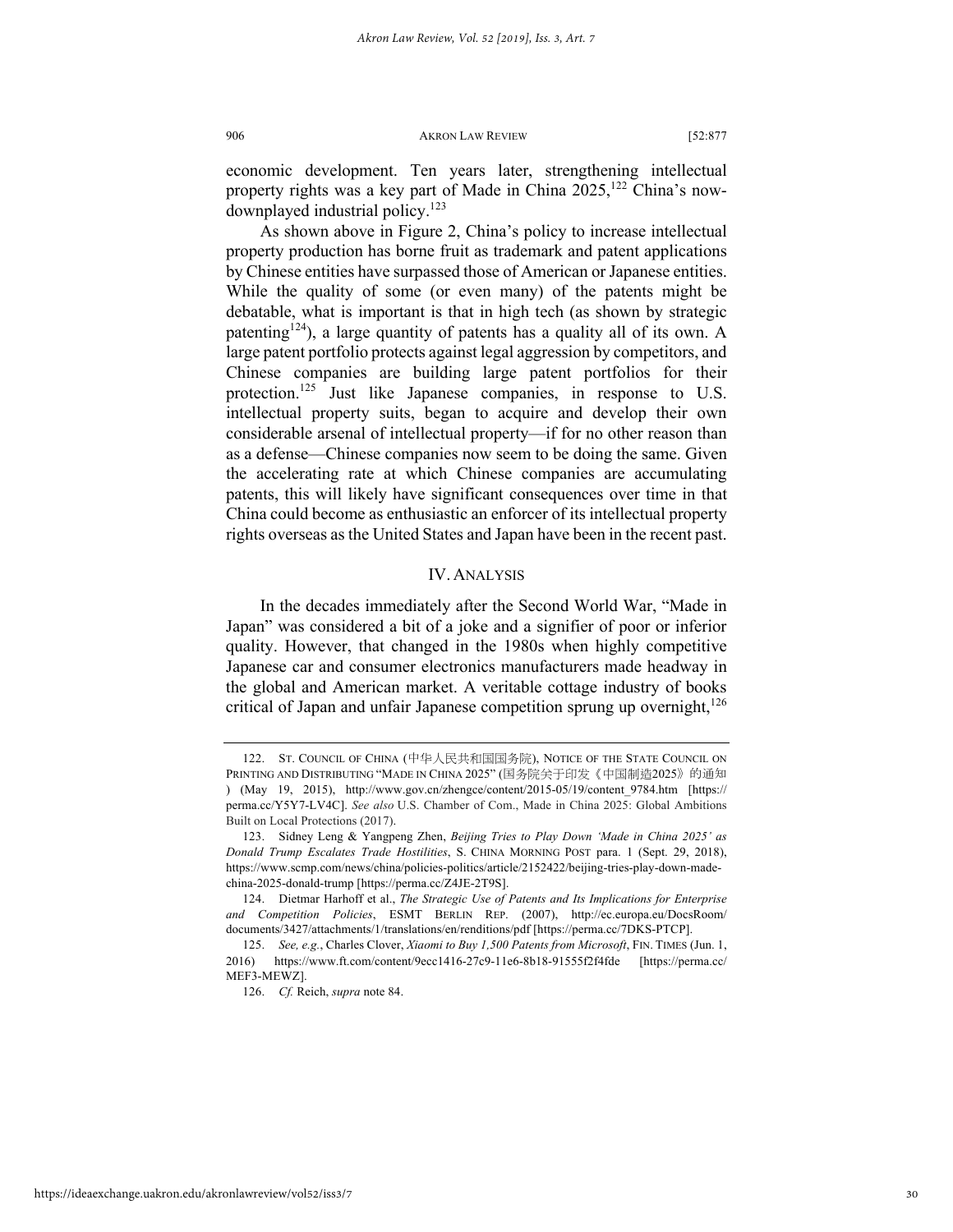and U.S. presidential candidates openly mused about whether Americans would be reduced to sweeping the dust from around Japanese computers.<sup>127</sup>

By the 1990s, some of the fear of a Japanese takeover had subsided as investments made decades earlier paid dividends in the United States in the form of the (American) personal computer revolution, and Japan entered its Lost Decade in the aftermath of the collapse of an asset-price bubble.128 By the late 1980s, Japan found itself with an earlier-mover advantage in many industries and was facing increasing competition from later-movers, especially perhaps from South Korean companies. Furthermore, Japanese companies had acquired significant stakes in film and music studios with global sales, and therefore had an incentive to safeguard intellectual property rights globally. With more intellectual property to protect, Japan became, like the United States before it, an enthusiastic supporter of an international intellectual property regime.

China (whose pillorying by American policymakers and media arguably resembles that meted out to Japan some decades earlier) now seems to be in a similar transition as precipitous rises in the production of intellectual property have been accompanied by increasingly robust intellectual property protection, and enforcement of that protection. China appears to be following the path trod by the United States and Japan to become a serious defender of intellectual property rights. From the examples of the United States, Japan, and China, it seems that whether a country chooses to infringe on versus protect intellectual property depends on the relative value they perceive in the two. This has implications for earlier-movers, like the United States, which perceive themselves to have an edge over apparent competitors in the area of intellectual property. Specifically, the creation of an intellectual property regime that protects earlier-movers from later-movers could be problematic for countries like the United States if the roles are ever reversed. If the hierarchy of movers shifts, the relative interest in intellectual property enforcement will as well, and China could seek to protect its goods against infringement by a future later-mover such as the United States and/or Japan someday.

The change that has already occurred in China's stance is not surprising considering that the widespread international outsourcing of manufacturing has made intellectual property a key asset for its private

<sup>127.</sup> James Reston, *Mondale's Tough Line*, N.Y. TIMES. para. 4 (Oct. 13, 1982), https://www.nytimes.com/1982/10/13/opinion/washington-mondale-s-tough-line.html [https://perma.cc/42CK-FTZ8].

<sup>128.</sup> Samuelson, *supra* note 16.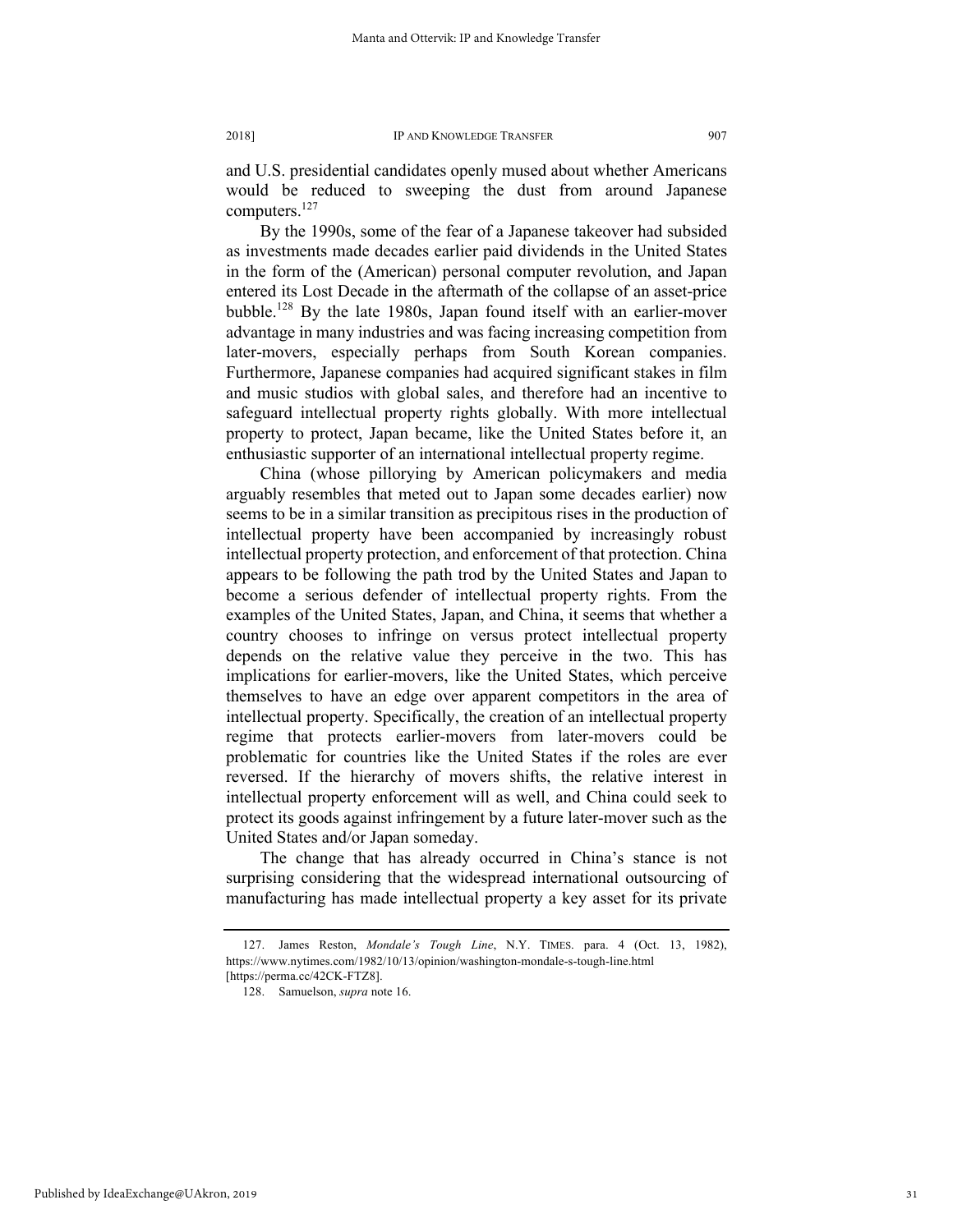companies, strengthening the general tendencies of earlier-movers to formulate and demand enforcement of strict intellectual property laws. Because Chinese companies like Huawei, Lenovo, and Xiaomi (along with many others) now have valuable brands and intellectual property of their own, it was only to be expected that China's intellectual property regime would be toughened. This is not to say that China's leadership was previously insensitive to the importance of intellectual property for the functioning of a modern economy. As discussed above, a patent law was implemented in the early days of reform, before there was a modern or even recognizably functioning judicial system. The law had been debated for years and was implemented to promote China's technological and economic development.<sup>129</sup> This would suggest that countries like China respond not only to exogenous pressure from earlier-movers like the United States and Japan to increase intellectual property protection, but also to internal motivations.

While the focus of this analysis is on intellectual property, it should be noted that the most critical knowledge transfer to Japan and China involved not proprietary knowledge, but rather institutions. When the United States pilfered the intellectual property and proprietary knowledge of European entities (whether it was private companies wantonly reprinting the works of British authors or the government encouraging illicit transfer of knowledge through migration of engineers),  $130$  the U.S. had a largely similar institutional framework as its European victims.<sup>131</sup> Western countries shared some form of rule of law, near-universal education, high levels of gender equality implicated in development,<sup>132</sup> and an Enlightenment heritage. The differences that existed between Western countries paled in comparison to the difference between any given Western country and nineteenth-century later-movers like Japan,

<sup>129.</sup> Wu-Ohlson, *supra* note 108, at 91–92.

<sup>130.</sup> *See generally* Bingchun Meng, *Property Right or Development Strategy?: Protection of Foreign Copyright in 19th Century America and Contemporary China*, LONDON SCH. OF ECON. & POL. SCI. (2007) https://core.ac.uk/download/pdf/93515.pdf [https://perma.cc/2LZN-QB9B]; Kat Eschner, *How Industrial Espionage Started America's Cotton Revolution*, SMITHSONIAN MAG. (Dec. 20, 2017), https://www.smithsonianmag.com/smart-news/how-industrial-espionage-startedamericas-cotton-revolution-180967608/#38rtqhFr6EAO7lkA.99 [https://perma.cc/827Y-MZ57].

<sup>131.</sup> *See, e.g.,* Dani Rodrik, *Institutions for High-Quality Growth: What They Are and How to Acquire Them*, 35 STUDS. IN COMP. INT'L DEV. 3 (2000).

<sup>132.</sup> WORLD BANK, ENGENDERING DEVELOPMENT: THROUGH GENDER EQUALITY IN RIGHTS, RESOURCES, AND VOICE 73–106 (2001), http://documents.worldbank.org/curated/en/ 512911468327401785/pdf/multi-page.pdf [https://perma.cc/UU5G-QC5B].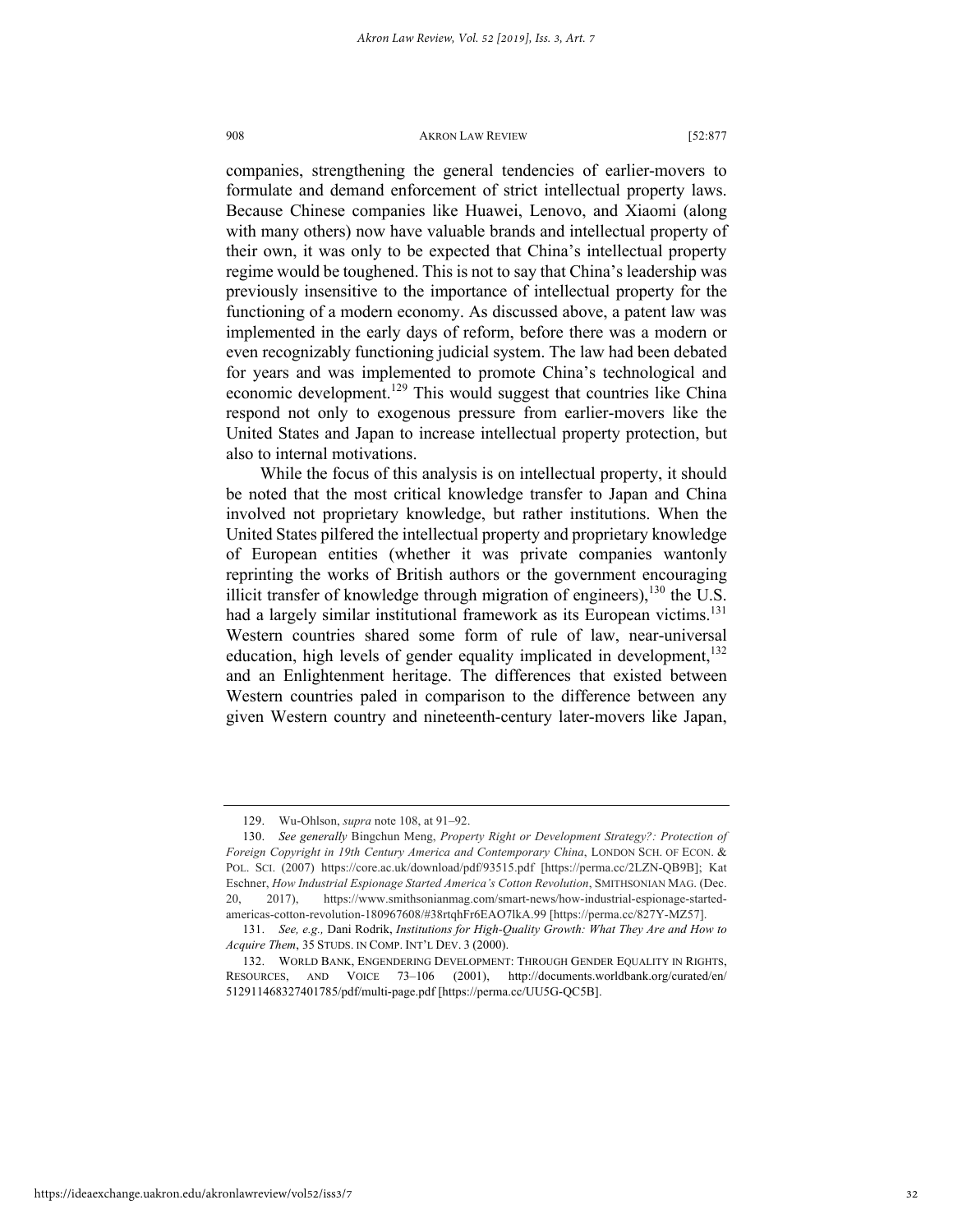China, or Turkey. Once committed to development, Japan and China transformed their social, political, and economic institutions.<sup>133</sup>

Both Japan and China show how later-movers have an advantage visà-vis earlier-movers; can learn from the successes and failures of earliermovers; and—through selection and adaptation of development policy, institutions, and technology—can catch up to earlier-movers. For policymakers who are interested in long-term economic competitiveness, it would therefore be worthwhile to look beyond the immediate problems of intellectual property infringement to better understand the policies that support the political, economic, and scientific development of an "unfairly" competing country. As Japan and China found early on, copying current technology has little long-term value by itself. What they needed and what they implemented for their development were the institutions that would allow them to innovate and produce their own intellectual property.

The patterns that apply to successful developers such as the United States, Japan, and China might not hold universally. What is suggested by the experience of these countries, however, is that there is a relationship between earlier-/later-mover status and intellectual property protection. A larger sample of countries is needed to determine whether or not this relationship is universal. Even without a larger sample, it can probably safely be said that intellectual property infringement *per se* is not a shortcut to long-term economic development. All three countries discussed here first had or built the institutions and human capital needed for innovation, and this allowed them to absorb and build off of transferred knowledge.

# V. CONCLUSION

The examples of the United States, Japan, and China suggest that countries' views about and willingness to enact as well as vigorously enforce intellectual property laws may track their level of not just absolute but also relative economic development. These countries saw rapid economic growth by first identifying and then building the human and physical infrastructure needed to sustain growth, and then selectively (by means fair and foul) learning from other countries. When the edge regarding useful intellectual property lay with others, these countries tended to (or at least were perceived to) inadequately protect the intellectual property of more developed countries. As later-mover

<sup>133.</sup> *See generally* MARIUS B.JANSEN, THE MAKING OF MODERN JAPAN (2000); SPENCE,*supra*  note 103.